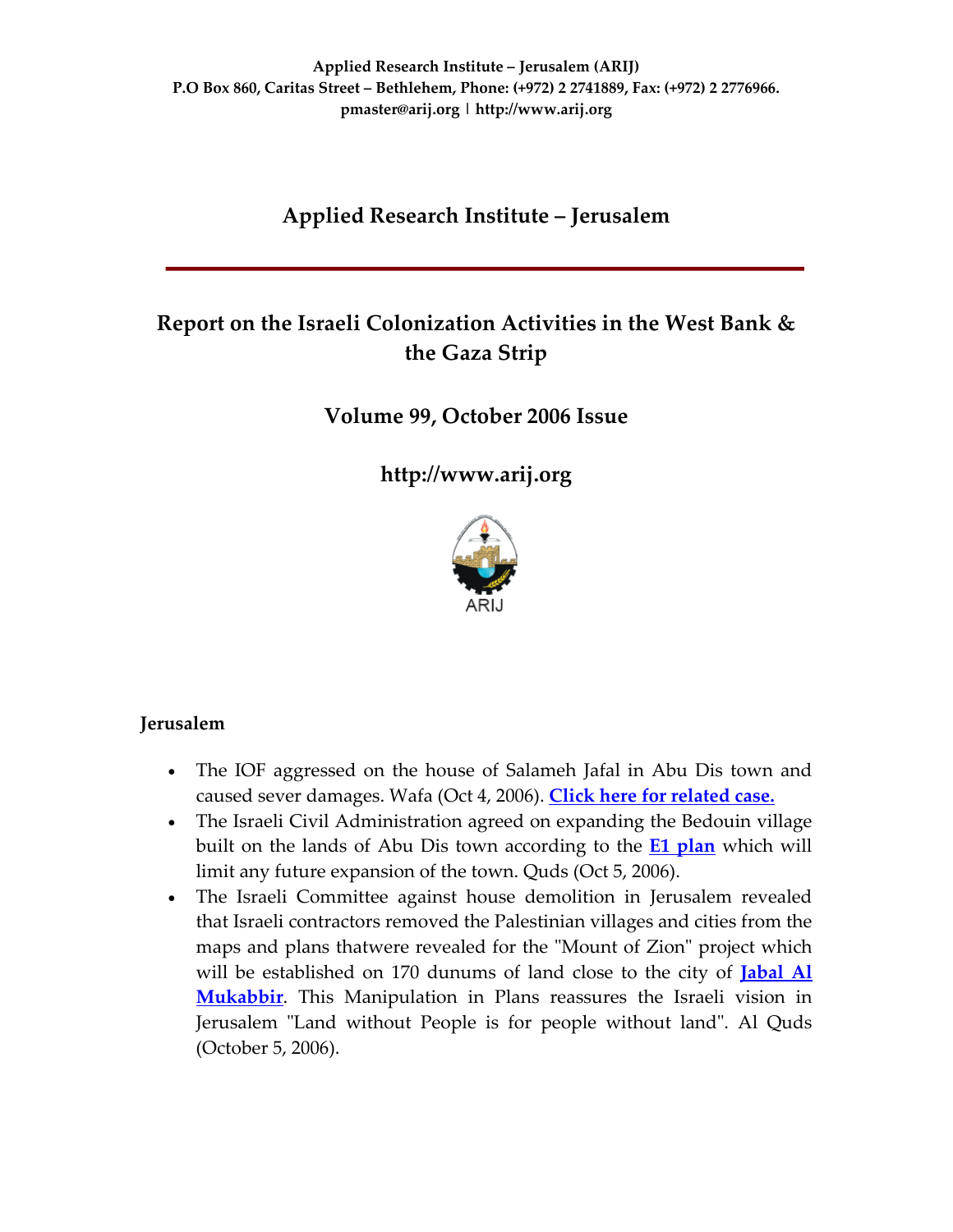- Ori Ariel the head of an Israeli party announced that Israel will build a new synagogue in the southern part of Al Aqsa Mosque. Arabs48 (Oct 11, 2006).
- The National Planning and Construction Council is set to make a final decision Tuesday on the Safdie plan, an important and controversial plan to build up the area west of Jerusalem. The plan involves the building of 20,000 housing units at two main locations: Har Heret, a forested mountain south of Mevasseret Zion, and Reches Lavan, west of Jerusalemʹs Givat Mesua neighborhood. Most of the plan, named after architect Moshe Safdie, calls for building up areas currently not under Jerusalem municipality jurisdiction, although some of it covers parts of western Jerusalem. The Jerusalem municipality and the Jerusalem Development Authority, a joint government‐municipal corporation, say the construction represents a central component of creating residential land reserves that will lead to a decrease in apartment prices and help keep people from moving out of the city. The neighborhoods are also intended to help maintain a stable Jewish majority in Jerusalem. The Safdie plan, along with other construction plans for Jerusalem, are intended to provide housing solutions for the 950,000 people expected to reside in Jerusalem in 2020 - 230,000 more than the current population.. haaretz (October 15, 2006).
- A final decision on a controversial building plan that would expand Jerusalem westward was delayed by an Interior Ministry planning committee for two months following the objection of environmentalists and at least fifty parliamentarians who say that the project will irrevocably damage the Jerusalem landscape. JPost (October 17, 2006).
- The Israeli Defense Minister Amir Perez issued recently an order that prevents buses and commercial vehicles from accessing Shuʹfat camp military checkpoint (located west of the Camp) to Jerusalem city. This order obligates merchants to transport their goods only through Beituniya crossing point south of Ramallah including those from Jerusalem city and the surrounding areas. (Al Quds (October 18, 2006). See Map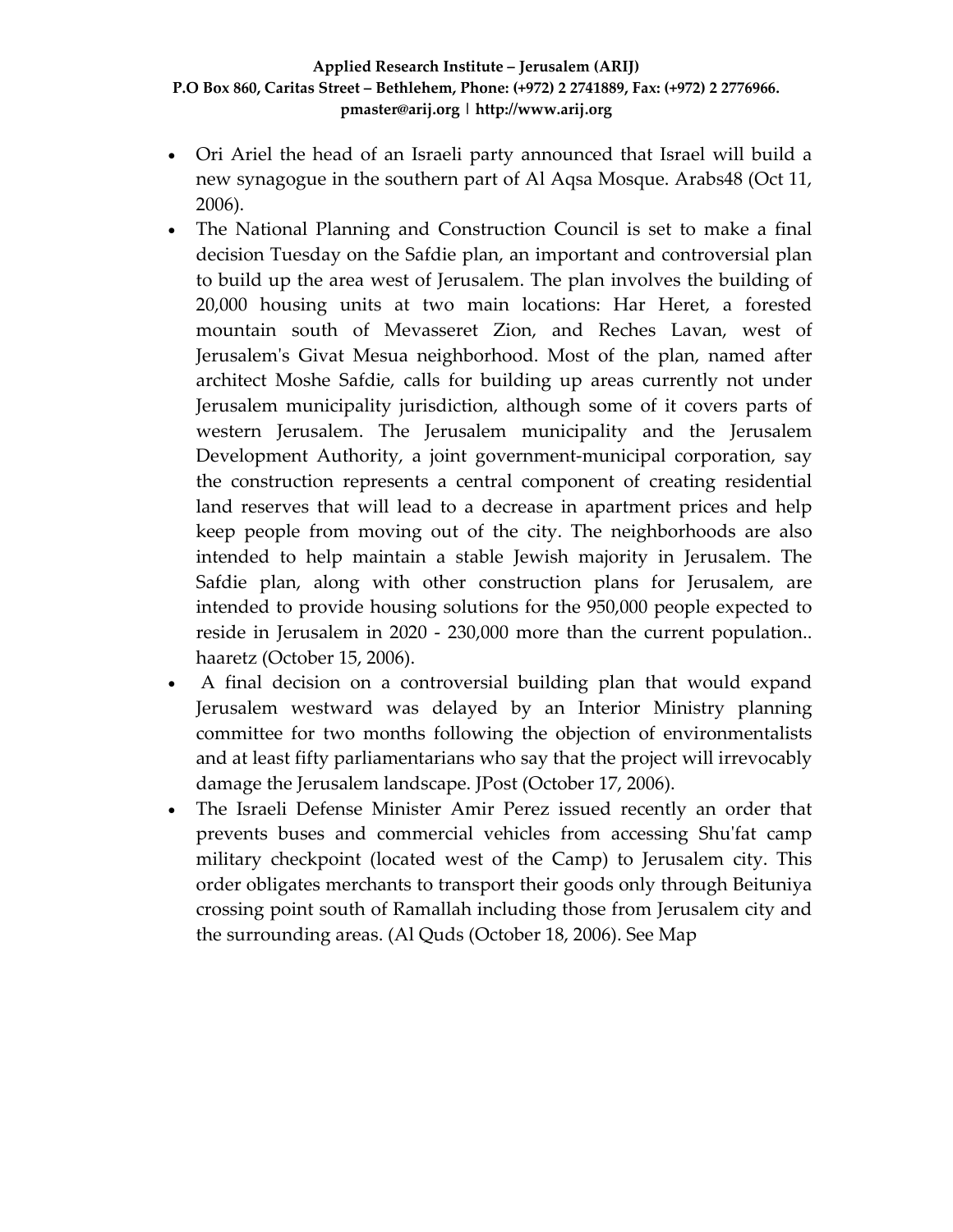

- A group of Israeli settlers took over many agricultural lands owned by Shoukreya Abd Al Haby from Al Nabee Samouʹel area north of Jerusalem city. Quds(Oct20,2006).
- Six Palestinian families living in Ras Shihada area located in **[Shu](http://www.poica.org/editor/case_studies/view.php?recordID=427)ʹfat [refugee](http://www.poica.org/editor/case_studies/view.php?recordID=427) camp** and As Salam outskirt (Dahiyat As Salam) received military warnings issued by the Israeli Objection Committee Court to demolish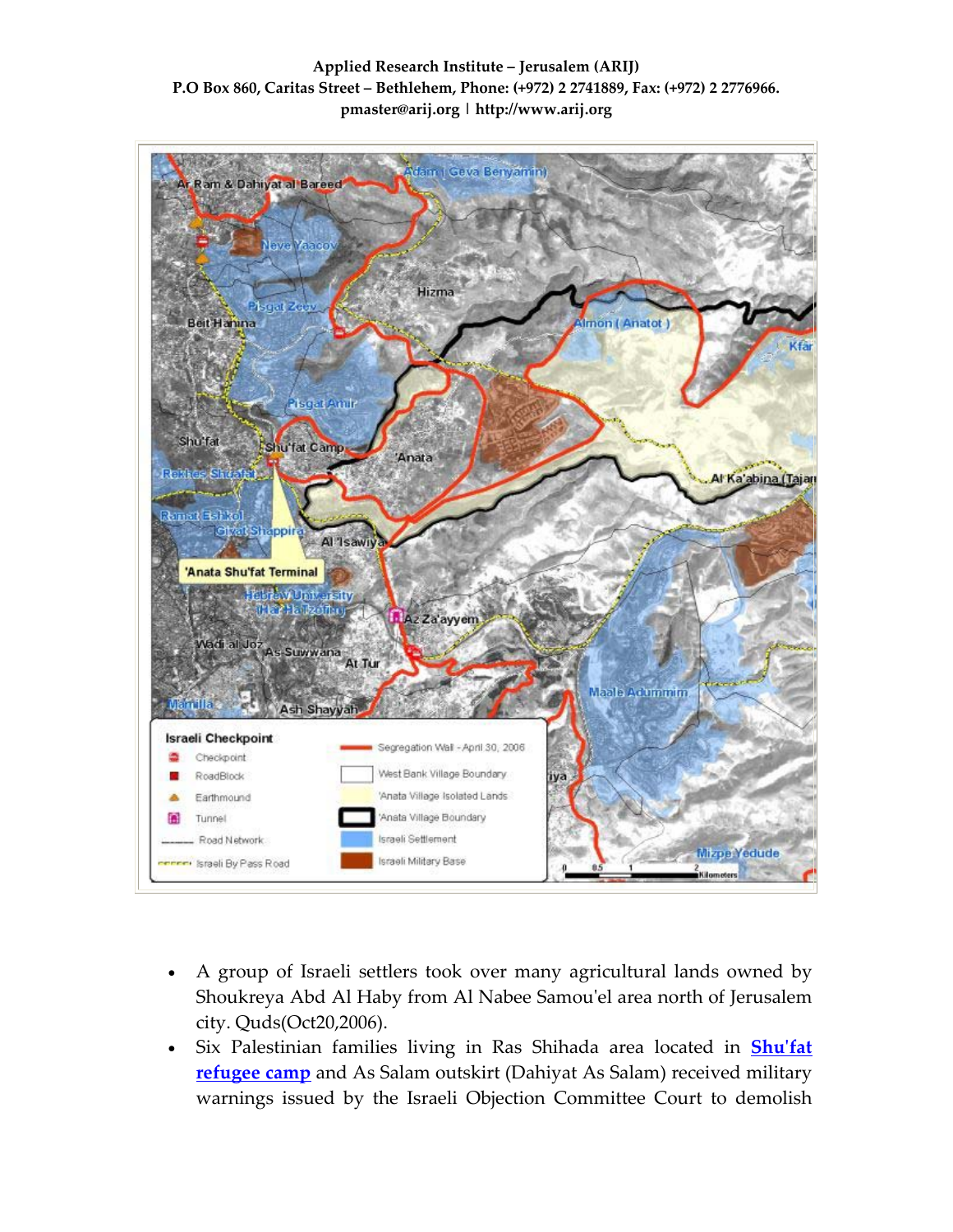their houses under the pretext that the houses were built on lands belonging to Elyakim Robninstein, a member of the Jewish movement ('Ateret Kohnem organization). The court gave the families a period of six months either to evacuate their houses or demolish them themselves; not forgetting to mention that the demolition process will cost each family 60000 NIS. The houses and the land are located close to Maʹaleh Adumim roadway and amount to a total area of 50 dunums. One settler was reported to take over one of the threatened houses and 3 houses were already demolished. Quds (Oct22,2006).

• As a response to the request of Giv'at Ze'ev Israeli settlers (located northwest of Jerusalem city) to not let Palestinians of Northwest Ramallah village from Using Bypass Road number 436, the Israeli Government is planning to construct a 2 kilometers long tunnel that will extend from **Biddu [Village](http://www.poica.org/editor/case_studies/view.php?recordID=551)** to Ramallah city which will only be used by Palestinians while Israelis will continue to use Bypass Road number 436. Al Quds (October 28, 2006).

# **Bethlehem**

- The IOF staged into Al 'Ubeidiyeh, Al Shawawreh and Tequ' towns in Bethlehem governorate and took over numbers of houses, turning them into military posts. Among the owners known was 'Eid Mahmud Rabayʹah. Wafa(Oct6,2006).
- The IOF erected an iron gate at the entrance of Um Rokbah area in Al Khader city west of Bethlehem City. Not forgetting to mention that this entrance was closed following the eruption of the Second Intifadah in September 2006 with earth‐mounds. Al Quds (Qct 11,2006). **[Click](http://www.poica.org/editor/case_studies/view.php?recordID=768) here for [related](http://www.poica.org/editor/case_studies/view.php?recordID=768) cases**
- The environmental group called Friends of the Earth Middle East stated that the Palestinian village of **Wadi [Fukin](http://www.poica.org/editor/case_studies/view.php?recordID=933)**, located west of Bethlehem City, is liable to be seriously damaged by construction plans for the neighboring Israeli settlement of Upper Betar Illit and by the West Bank Segregation Wall, a section of which is slated to be built next to the village. The section of the wall near Wadi Fukin is slated to pass along the northwest side of Wadi Fukin, adjacent to the villageʹs houses. Haaretz (October 16, 2006).
- The IOF staged into Al Duheisha refugee camp southwest Bethlehem city and took over tens of Palestinian houses and caused severe damages to the properties inside .Quds (Oct 17, 2006).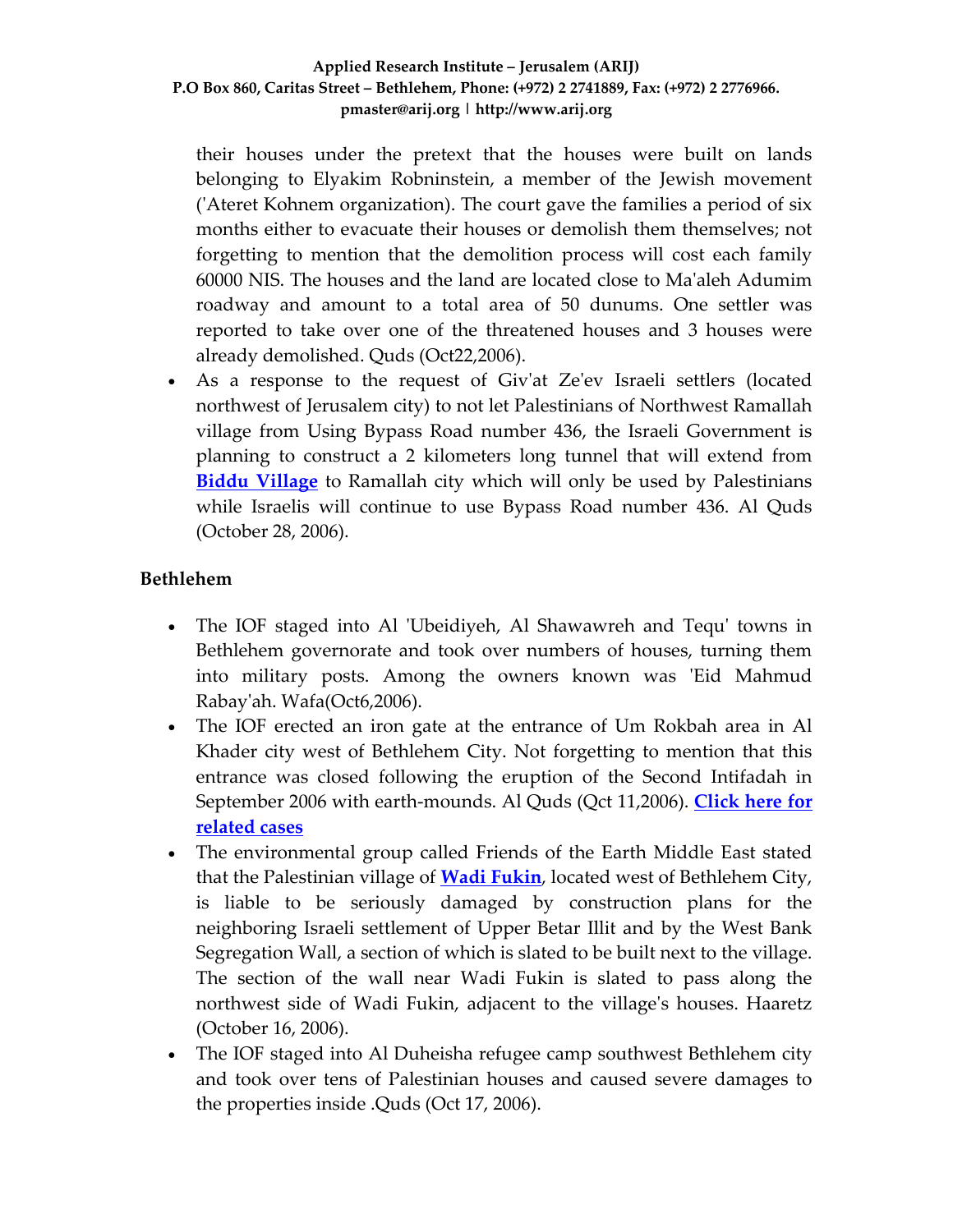- The Israeli Occupation forces invaded the village of Beit Fajjar, south of Bethlehem, and broke into several Palestinian houses.. Ma'an news (Oct 25, 2006).
- Many Israeli soldiers invaded the village of Al Ubeidiya from several directions and broke into a number of Palestinian houses, damaging personal property in the process. Maʹan news (Oct 25, 2006).
- Israeli Occupation forces fired at Palestinian farmers while harvesting their Olive trees in Jabal Ad Dik area close to Har Homa settlement. It is worth mentioning here that this is not the first time that Israeli soldiers fire at Palestinian farmers while harvesting their olives. Al Quds (October 28, 2006).

# **Ramallah**

- The Israeli military consultant cancelled the military order # (**[50/05/T](http://orders.arij.org/searchMONoResult.php?MONo=403)**) issued on March 22, 2005, to confiscate 1123 dunums of lands in an attempt to erect " Textile of life" bypass road on the lands of Beit 'Ur Al Fuqa, Beit ʹUr Al Tahta, Deir Ibziq, Saffa, Beit Liqya, Kharbatha, Beit Sira and At Tira which as a result villagers will have no access to road # 443. Quds (Oct 9, 2006).
- A huge Israeli military force staged into Betunia town south of Ramallah city and invaded a number of residential buildings situated at Betunia ‐ 'Ein 'Arik junction and destroyed the entrances of a number of houses. Wafa (October 28, 2006).

# **Qalqilyia**

- The Israeli authorities hindered landowners in **ʹAzun ʹAtma [village](http://www.poica.org/editor/case_studies/view.php?recordID=915)** south of Qalqiliya city from accessing their lands in order to harvest their Olive trees. Wafa (Oct 11, 2006).
- The Al Quds Center for Legal Assistance has appealed against an Israeli military order to confiscate more lands in the West Bank villages of ʹAzzun ʹAtma, Masha, and Sanniriya in the Qalqiliya area in the north of the West Bank for the Israeli segregation wall. The Israeli military order is to confiscate 165 dunums and isolate another 100. So far, the wall has isolated more than 500 Palestinians behind it and annexed some 1000 dunums. Ma'an (October 17, 2006).
- Israeli military forces entered the village of Jayyus, north east of Qalqilia, and searched the homes of citizens there. It is worth mentioning that the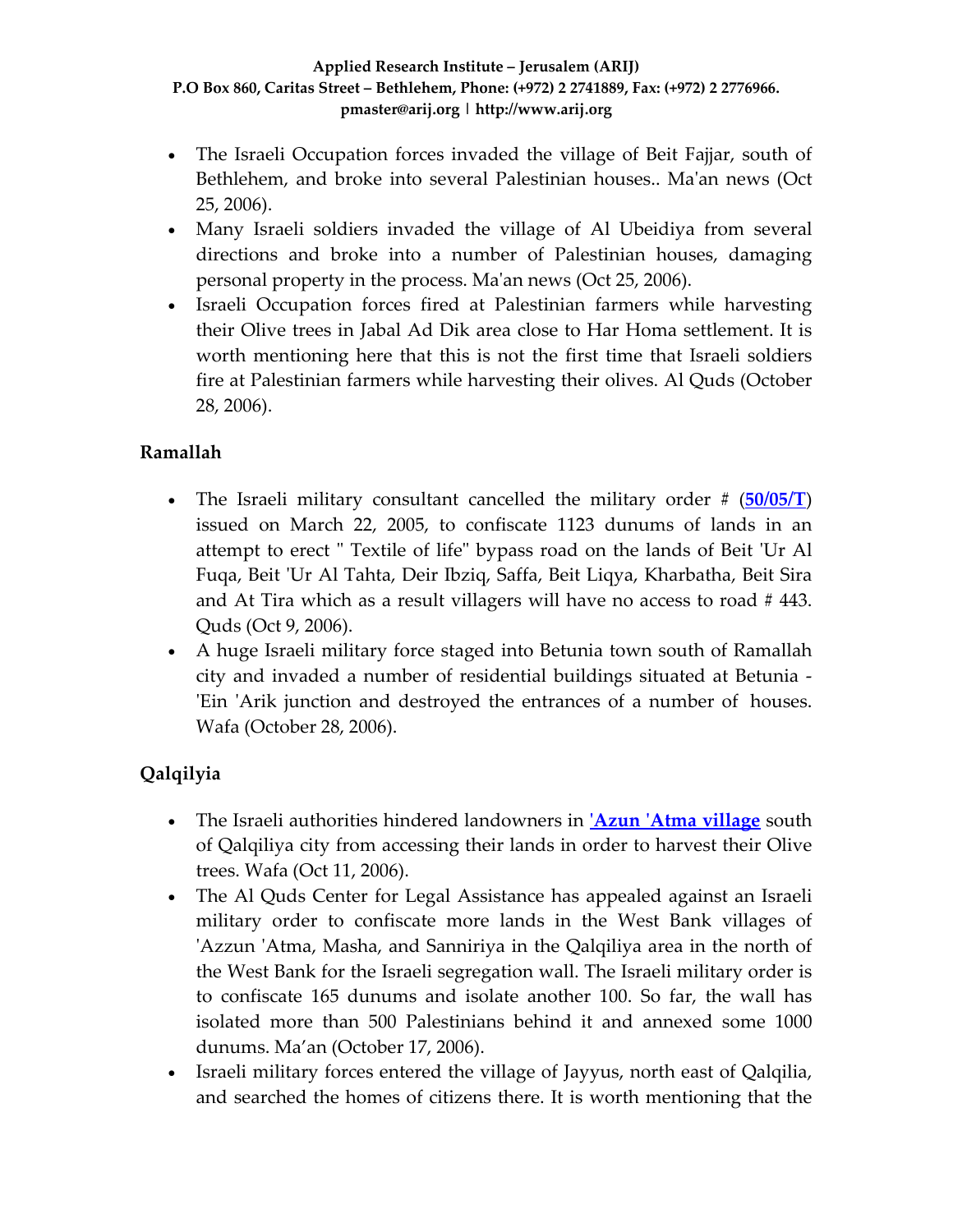Israeli Occupation forces had confiscated thousands of dunums of lands from Jayyus village **to construct the [Segregation](http://www.poica.org/editor/case_studies/view.php?recordID=473) Wall**. Palestinian landowners cannot access their lands, unless they have special permits to cross the iron barriers which form occasional gates in the wall. Ma'an (October 22, 2006).

- The High Court of Justice rejected petitions filed by residents of the Palestinians villages of 'Azzun, Deir Istyia, **Kafr [Laqif](http://www.poica.org/editor/case_studies/view.php?recordID=881)**, **[Kafr](http://www.poica.org/editor/case_studies/view.php?recordID=382) [Thuluth](http://www.poica.org/editor/case_studies/view.php?recordID=382)**,Hejjeh and **[Jinsafut](http://www.poica.org/editor/case_studies/view.php?recordID=581)** in Salfit Governorate north of the West Bank against the route of the separation fence, ruling that the security consideration is stronger than the damage caused to Palestinians. The fence route, 6‐kilometers (3.726 miles) long, was built around the settlements of Emanuel, Maale Shmoron and Karnei Shomron, which are located in the West Bank, on lands belonging to Palestinian villages. YnetNews (October 26, 2006).
- The Israeli Occupation Forces issued a military order to demolish a number of Barracks in Arab Ar Ramadin east of Qalqilyia Governorate. The IOF only gave residents of Arab Ar Ramadin few days to evacuate their barracks before demolition. Arab Ar Ramadin is a Palestinian community located close to Zufim Gate named after Zufim Settlement established on Lands of Azzoun and Jayyus settlements. Wafa (October 28, 2006).
- Israeli Occupation Forces continue to hinder Palestinian farmers from Beit Amin, Izbat Salman and Siniryia located to the southeast of Qalqilyia city from reaching their agricultural lands to harvest their Olive trees. It is worth mentioning that the lands are located between the two Israeli settlements Sha'are Tekva and Oranit. Wafa (October 29, 2006)

### **Tubas**

- Israeli Occupation Forces manning **Tayasir [Checkpoint](http://www.poica.org/editor/case_studies/view.php?recordID=467)** informed Palestinian residents of the northern valleys that they are no longer allowed to spend the night outside their homes. This procedure is among other procedures Israel is taking against Palestinians of the northern valleys as to restrict their movement into and out of the area. Al Quds (October 5, 2006).
- Israeli Occupation Forces manning **[Qaffin](http://www.poica.org/editor/case_studies/view.php?recordID=648)** agricultural gate (Gate number 436) prevented Palestinian Landowners who have no permits from accessing their lands located west of the Segregation wall for Olive Harvest. A total of 400 Palestinian farmers only (out of 1200) were granted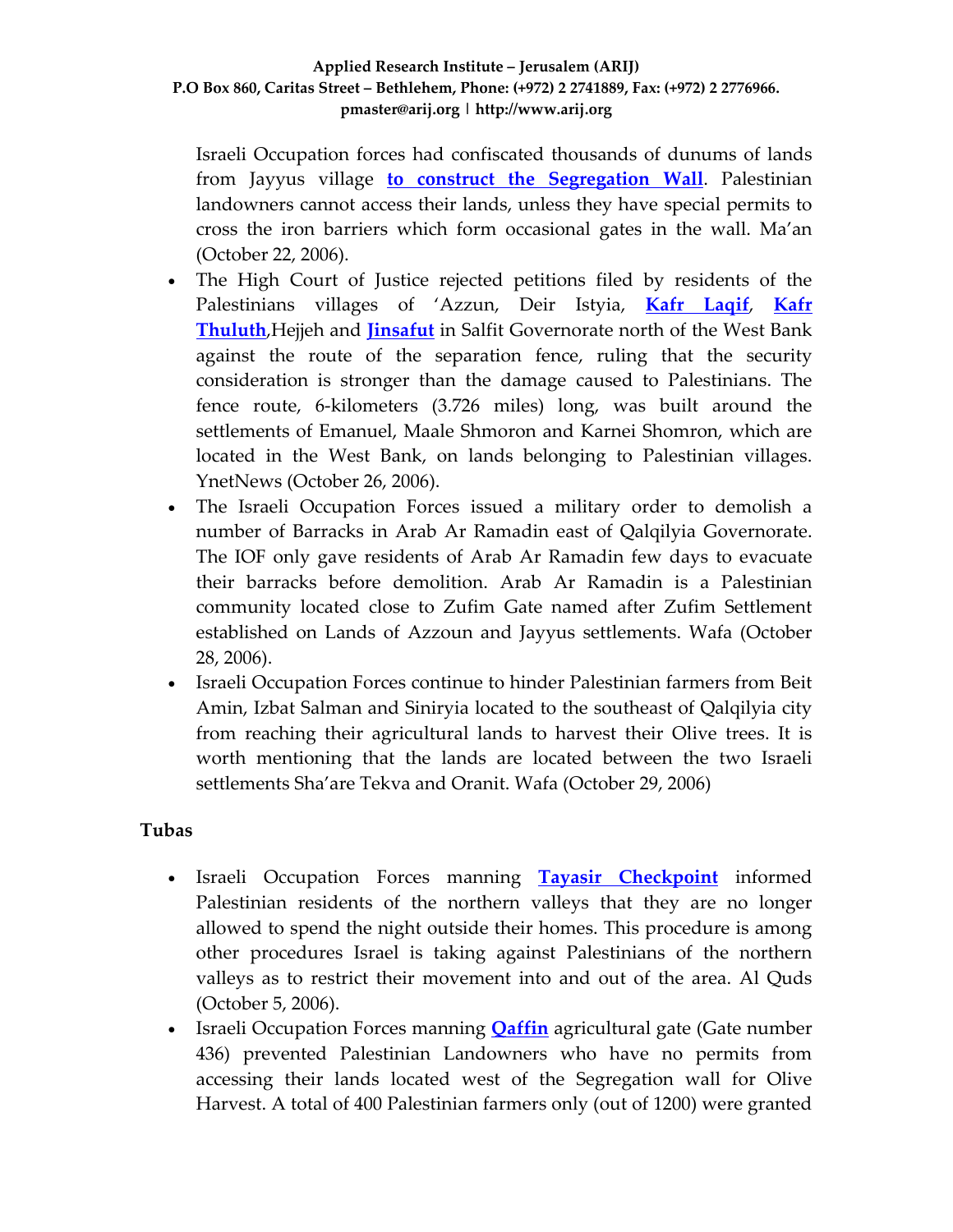permits by the DCO in Tulkarem to access their agricultural lands isolated behind the wall. It is worth mentioning that an annual product of the Olive Oil in Qaffin village reaches to 700 Ton which contributes much to the income of the Palestinian families. Al Quds (October 13, 2006).

- The Israeli Occupation forces surrounded Tubas Municipality building and started shooting randomly against Palestinian residents who were in the site and caused severe damages to more than ten cars were parked in the area. Wafa (October 15, 2006).
- Israeli soldiers manning Tayasir Checkpoint asked for the first time Tubas residents to show the Birth certificates of their children whose age exceed one year and trying to cross the checkpoint. It is worth mentioning that during the last few days, children accompanying their parents were forbidden to cross the checkpoint unless their parents show their birth certificates to the soldiers. This new Israeli procedure "law" was added to the list of procedures "laws" that the Israeli Occupation forces imposed on residents of the Northern Valleys in addition to "ID Restriction Law" which states that only residents of the Northern Valleys are allowed to enter the area. Wafa (October 15, 2006).
- Israeli settlers from Salʹit and Mechola settlements are carrying out some expansion activities as to link the settlement of Salʹit to its neighbouring settlement Mechola. Other expansion activities are also taking place in Rotem and Maskiyot settlements in Wadi Al Maleh area in the northern Valleys. Wafa (October 16, 2006). **Click here for [related](http://www.poica.org/editor/case_studies/view.php?recordID=928) cases**
- A new procedure is added to the list of Israeli procedures taken against the people of the Jordan Valley which is the full inspection of people's cellulars' at checkpoints. Many Palestinian residents of the Jordan Valley were forced to give their cellulars for inspection by the Israeli soldiers. Such procedures are among the procedures Israel is taking to isolate the Jordan Valley area from the rest of the West Bank Governorates. Wafa (October 17, 2006). **Click here for [related](http://www.poica.org/editor/case_studies/view.php?recordID=745) cases**
- An Israeli military helicopter executed an airdrop of Israeli soldiers east of the West Bank, into the city of Tubas overnight. The airdrop lasted until the early morning Wednesday, especially in the woods near the town of 'Aqqaba in the northeast of the occupied West Bank. The Israeli Occupation forces raided the city of Tubas after the airdrop and broke into the villages of Tayasir, Tammun and ʹAqqaba in the Tubas governorate. The Israeli soldiers then launched a search campaign in the houses of the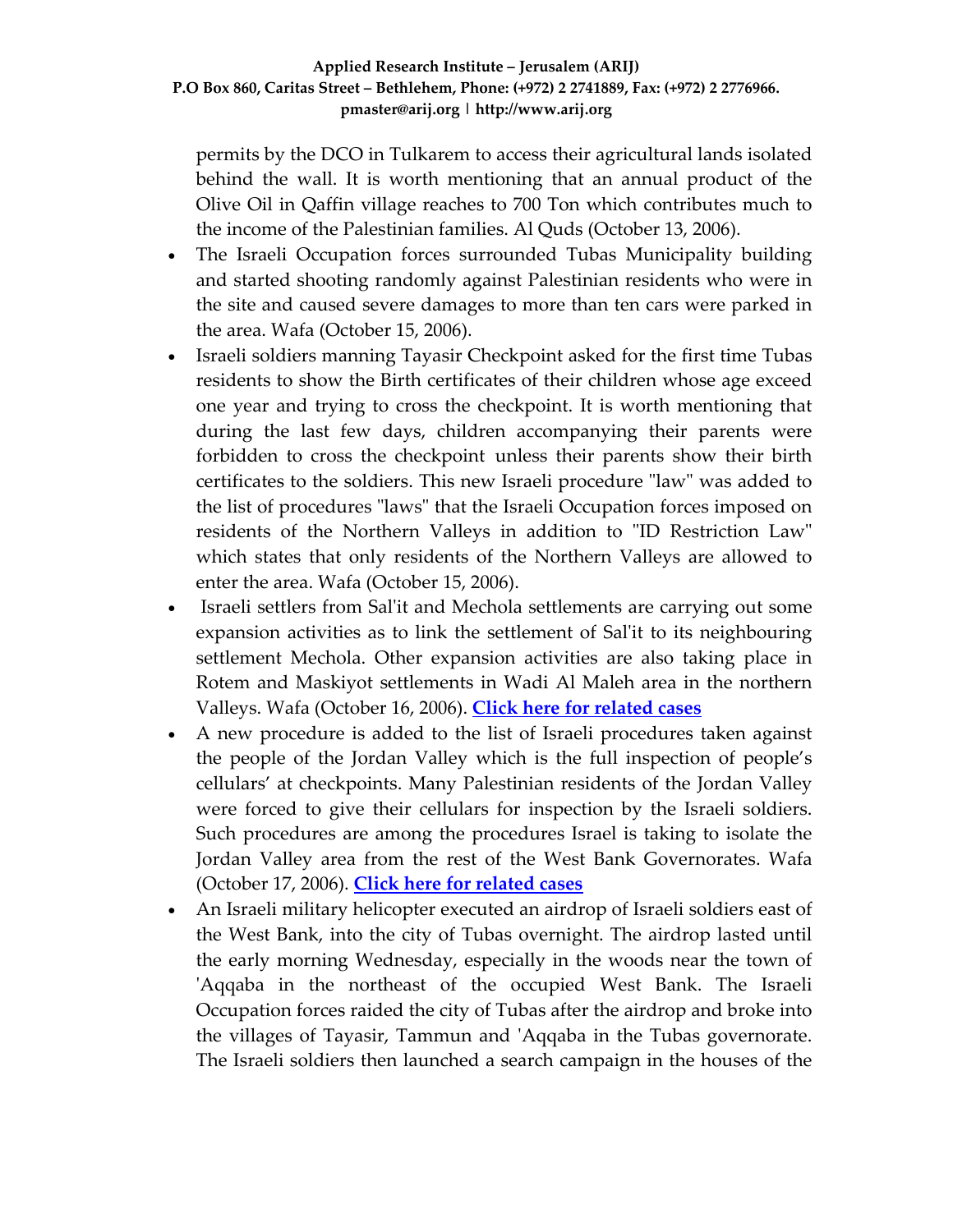villages and they also erected a temporary barrier at the Tammun crossroads. Ma'an (October 18, 2006).

- Israeli Occupation Forces confiscated five trucks used for agricultural purposes in Bardala village, in the northern Valleys and transferred them to Bisan Crossing point located at the upper northern valleys. The confiscation of the trucks is one among the many procedures that the IOF takes against residents of the northern valleys aiming at expulsing them from their land. Wafa (October 22, 2006).
- Israeli occupation forces continue to hinder Palestinians from grazing their sheep on Al Buqiʹa Valley in Tammun town due to its location close to Baqaʹot settlement established on the lands of the town. Wafa (October 30, 2006)

# **Hebron**

- The Israeli settlers of Ramat Yashai aggressed on the Palestinian houses in Tel Al Rumeida neighborhood in Hebron city and destroyed the water network in the area. Quds (Oct 1, 2006).
- The IOF took over several numbers of houses in Sa'ir in Hebron and caused severe damages to the properties. The houses owned by ʹAzat and Fayez Abd Al Rahman Al Farokh. Wafa(Oct4,2006).
- The Israeli settlers of Ramat Yashai aggressed on the houses of Hisham Al ʹAza and his brother in Tel Al Rumeida neighborhood, causing severe damages to the properties. Wafa (Oct 11, 2006).
- The Israeli Forces took over the house of 'Adnan abu Hamdiyeh in Abu Sneneh Neighbourhood, south of Hebron city and turned it into a military post. Wafa (October 14, 2006).
- A number of Israeli settlers from Kiryat Arba's and Kharsina settlements started their constructional activities in Baroukh Military Base located between the two aforementioned settlements in an attempt to fortify the base. The activities included the construction of 6 meters high Segregation Wall in addition to razing the lands of Jaber family that surrounds the military base and the construction of a new colonial road that will link the base with the main road once the construction activities are completed. It is worth mentioning that Baroukh military base was established on 50 dunums of lands originally belonging to Palestinians from Wad El Ghrous area during the nineties. Wafa (October 14, 2006).
- The Israeli Occupation forces staged into Hebron Old city and turned three Palestinian houses into military posts. Houses belonged to Nael and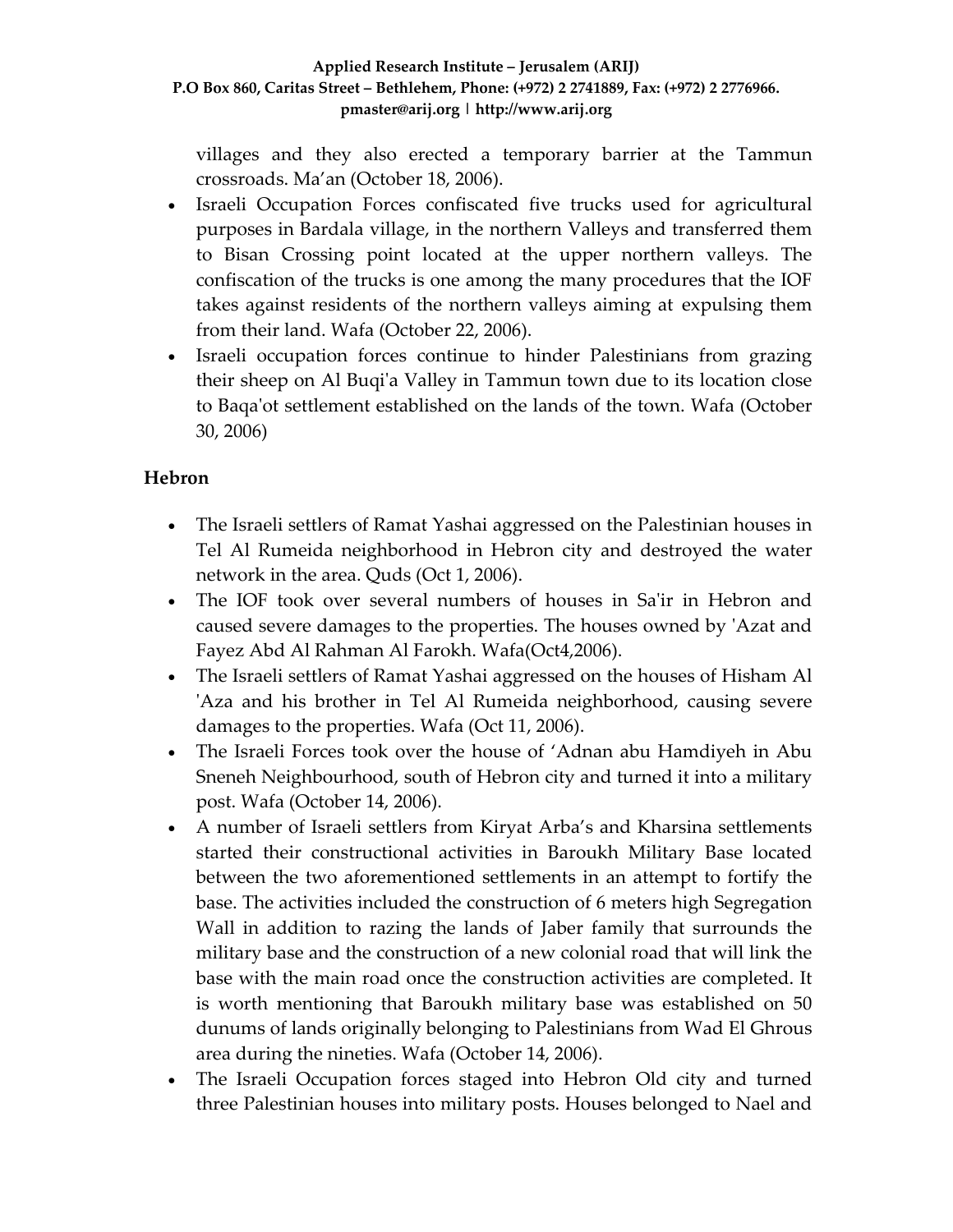Hazem 'Adnan Zaytoon, Isam Al Hirbawi and 'Adnan Abu Hamdiyeh. Wafa (October 15, 2006).

- Israeli settlers backed by Israeli soldiers completed the construction of a new settlement outpost on lands located to the east of Yatta town, south of Hebron city. The new outpost is located to the south of Karma'el settlement and contains ten housing units. Works on constructing the settlement outpost started three years ago when the Israeli occupation forces razed 50 dunums of land owned by Yamin Jadeeʹ Al Hathalin from Yatta Town. Wafa (October 16, 2006).
- A group of Israeli settlers form Susiya settlement, located to the east of Yatta Town, south of Hebron city, took over 150 dunums of agricultural lands located in the vicinity of the settlement and ploughed the land and planted it with fruitful trees such as Almonds, Olives and foestry trees. Lands belonging to the families of Al Shamasti, Abu Sabha and Al Shaʹabeen. On the other hand, Israeli settlers carried out some expansion activities to cattle farms located in Um Zaytoneh area between Karmeʹal and Maʹon settlements, south of Hebron city. The expansion activities are carried out on the expense of Palestinian lands belonging to Abu ʹArram family and included the addition of cement bases to the cattle farm preparing for the addition of more barracks to it. It is worth mentioning that the cattle farm was constructed on lands that were confiscated from the same family 15 years ago. Wafa (October 16, 2006).
- Many Israeli military vehicles surrounded the building in the Ain Sara neighborhood of Hebron and then soldiers broke into the PLC (Palestinian Legislative Council) offices. The Israeli troops forced everybody out and held them in one of the nearby stores where they checked all the workers' identity cards. Ma'an (October 17, 2006).
- Many Israeli military vehicles invaded Al Faqeir area in yatta city south of Hebron Governorate and took over the house of Musa Khalil Shaker An Najjar and launched an extensive house search. On the Other hand, Israeli military vehicles staged into the area of Al Qarna'a to the west of Ihdna town and launched another extensive house‐to‐house search that included the house of Abdullah 'Ali Khalawi. Wafa (October 18, 2006).
- The Israeli Occupation forces invaded Ar-Rama area in Hebron city and broke into the home of Sami Al‐Jaʹabari. and confiscated his car. Ma'an (October 27, 2006).
- The IOF continue for the third day on row closing the road leading to Tel Ar Rumeida in Hebron city and preventing two Palestinian families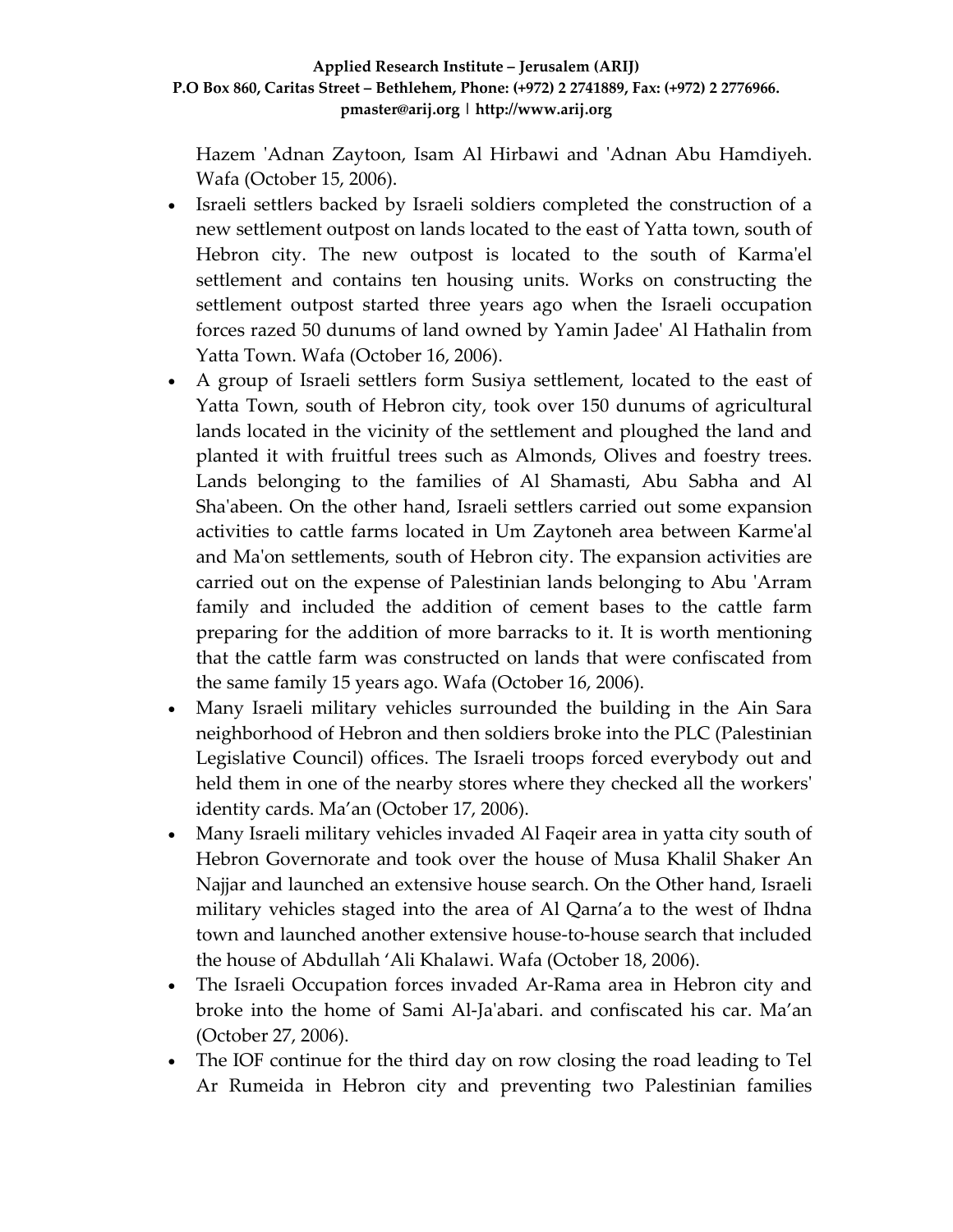(Hashem Al 'Azza and his brother) from reaching their houses inside the city. It is worth mentioning that the Israeli high court ordered at earlier time to open that road but the soldiers continue to close the road as to force residents of the area to leave their house which are close to Ramat Yeshai settlement outpost. Wafa (October 28, 2006).

- Israeli settlers living in Yeshai settlement outpost cut off the water networks from Palestinian families living in Tel Ar Rumeida neighborhood in Hebron city. Wafa (October 28, 2006).
- Israeli settlers from Asfer settlement northeast of Hebron city stole the Olive product of 1200 Olive trees planted on 100 dunums of lands of Saiʹr and Ash Shoukh towns located west of the settlement. It is worth mentioning that owners of these Lands were prevented for the fifth year on row from harvesting their Olive product by Israel settlers who attacked them every time they tried to access their lands. Wafa (October 30, 2006).
- The IOF staged into Qeson area north of Hebron CITY and took over a two‐storey house owned by Al Bakry family, and caused severe damages to the properties inside .Quds (30, 2006).

## **Nablus**

- The IOF took over Al Aghbar building in Al Qesariya neighborhood in the old city of Nablus and turned it into military barrack. Wafa (Oct 1, 2006)
- The IOF staged into Balata refugee camp east of Nablus city, and caused severe damages to the properties of house Ali Al Rashed. Wafa (Oct 1, 2006).
- The IOF staged into Balata refugee camp east of Nablus city and transformed parts of Younis building near Al Rawda Mosque to a military watch point .Wafa(Oct4,2006)
- The Israeli forces transformed Al 'Afoury building in Qaryut village in Nablus city into military post and caused severe damages to the water net works in Al Souq street area. Wafa (Qct11,2006)
- The Israeli Occupation forces manning Beit Iba Checkpoint (the only link that connects Nablus Governorate with the rest of the West Bank Governorates), prevented almost 3000 Palestinian residents (Employees, students and elderly people) coming from the northern Governorates from accessing Nablus city. Residents were forced to wait for more than two hours until they were finally allowed to pass after a thorough and a prolonged inspection exercised by the Israeli soldiers manning the checkpoint. Wafa (October 14, 2006). **Click here for [related](http://www.poica.org/editor/case_studies/view.php?recordID=914) cases**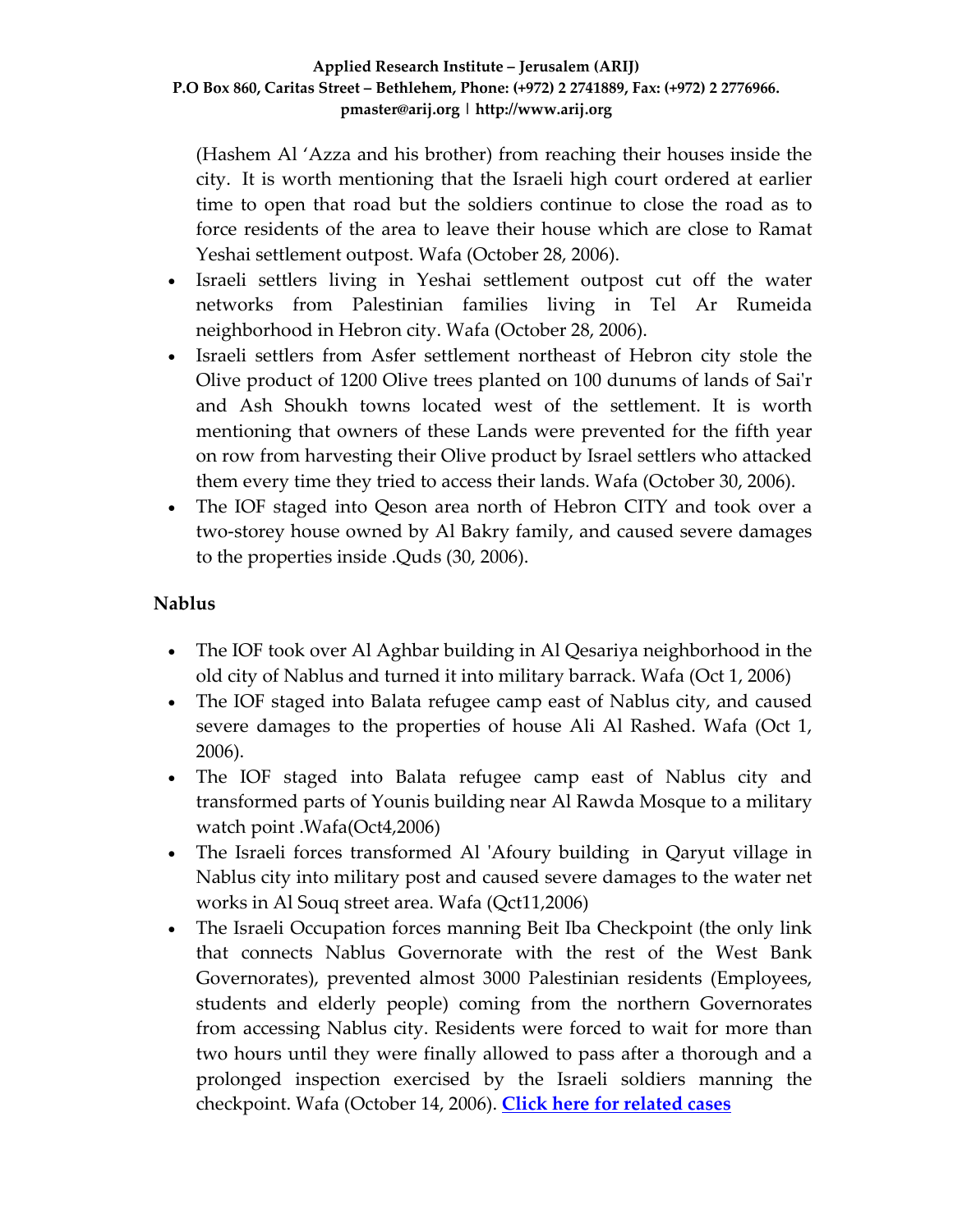- The Israeli Occupation forces closed without pre‐notification the "17" checkpoint north of Nablus city and prevented Palestinian residents from passing through. This checkpoint is considered as the only entrance to residents of the northern cities and villages of Nablus Governorate. Wafa (October 14, 2006). **Click here for [related](http://www.poica.org/editor/case_studies/view.php?recordID=914) cases**
- The Israeli Occupation Forces staged into Beit Furik town east of Nablus city claiming that Palestinian gunmen opened fire towards the Itamar settlement, near the village. The Forces destroyed the hall and the stores of Al Haj 'Aref, a member of Beit Furik village council in addition to a Studio owned by resident Abu As So'oud and confiscated a number of Computer devices, printers and photocopy machines. Losses estimated at 25000 NIS. Wafa (October 14, 2006).
- The Israeli Occupation Forces erected a temporary checkpoint at Immatin village entrance, on Nablus‐Qalqilyia Roadway and obstructed the movement of Palestinians who were heading to their destinations. On the Other hand, the Israeli sldiers manning Beit Iba and checkpoints west of Nablus City, exercised harch measure against Palestinian residents who were trying to pass through the two checkpoints. Wafa (October 15, 2006). **Click here for [related](http://www.poica.org/editor/case_studies/view.php?recordID=914) cases**
- The IOF erected two temporary checkpoints, one close to 'Araba village junction, on Jenin‐Nablus roadway while the other checkpoint was erected on the alternative road leading to Sanur Village. Palestinian residents heading to their destinations were forced to step out of their cars and wait under the heavy rain until they were finally allowed to pass through. Wafa (October 15, 2006). **Click here for [related](http://www.poica.org/editor/case_studies/view.php?recordID=914) cases**
- Israeli Police set up a number of temporary checkpoints on Nablus-Tulkarm roadway and obstructed the movement of Palestinian vehicles using this road and gave notices to the drivers. Meanwhile, Israeli Police manning Za'tara Checkpoint south of Nablus city gave notices to Palestinian drivers who were trying to access the checkpoint. It is worth mentioning that notices were given randomly, not abiding by law. Wafa (October 17, 2006). **Click here for [related](http://www.poica.org/editor/case_studies/view.php?recordID=914) cases**
- Israeli Police set up a temporary checkpoint on Nablus-Jenin roadway and obstructed the movement of Palestinian vehicles using this road and forced Palestinian residents to step out of their cars for inspection purposes. Wafa (October 21, 2006). **Click here for [related](http://www.poica.org/editor/case_studies/view.php?recordID=914) cases**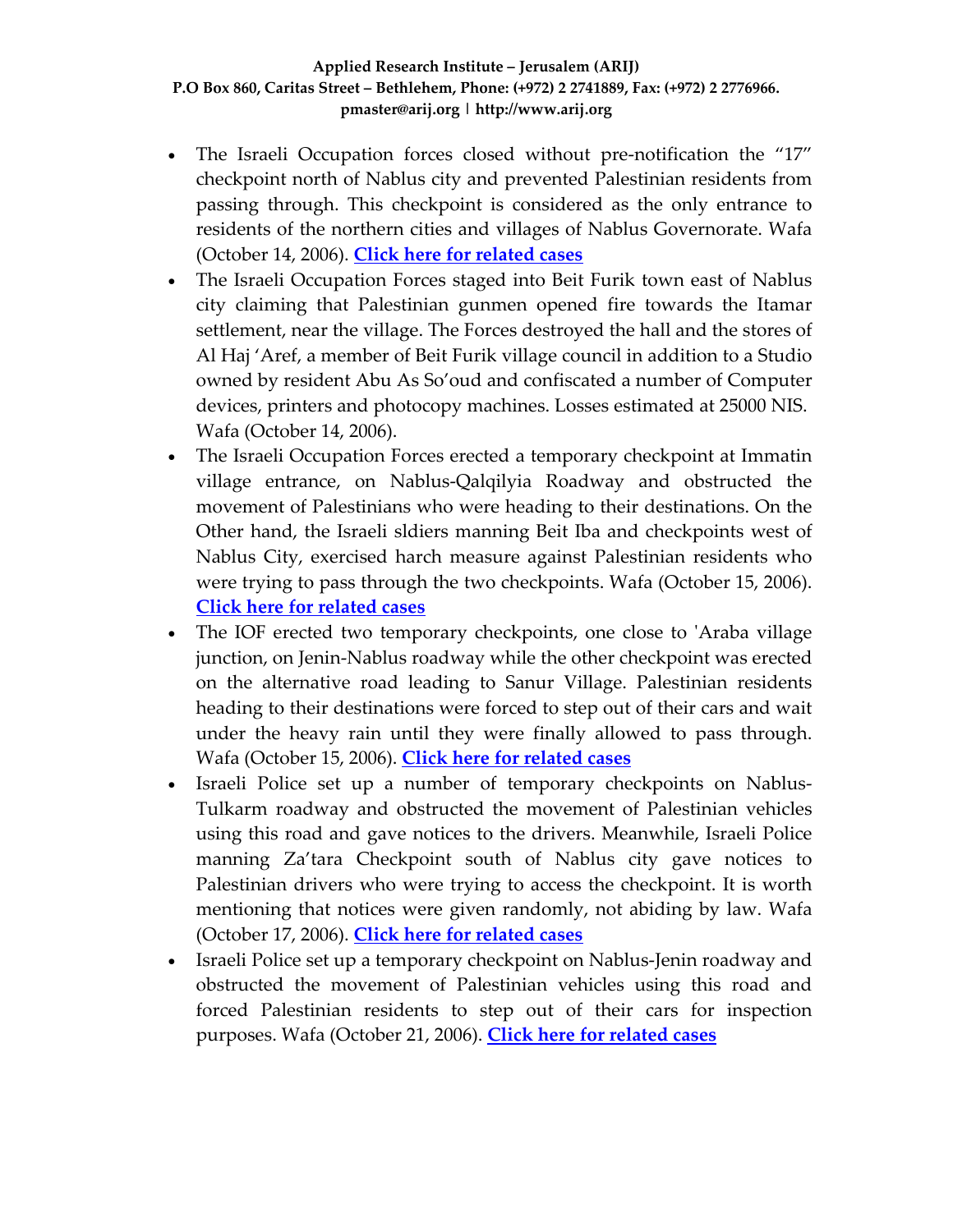- A group of Israeli settlers from Ariel settlement in the North West of the West Bank and broke into the village of Bruqin, west of Salfit. Ma'an (October 23, 2006)
- Confrontations have broken out between Palestinian farmers and Israeli settlers from Gilad Farm outpost in the north of the West Bank who were trying to prevent Palestinian farmers from picking their olives. Gilad Farm is an illegal outpost located close to the settlement of Keddumim, west of the city of Nablus. Ma'an (October 25, 2006). **Click here for [related](http://www.poica.org/editor/case_studies/view.php?recordID=903) cases**
- Israeli soldiers manning the new iron gated erected at the bypass road leading to Alon Moreh settlement hindered residents of Salem village from accessing this gate to their lands to harvest their olive trees. Palestinian residents reported that the Israeli soldiers prevented them from reaching their lands due to their location close to an outpost in the eastern side of Alon Moreh Settlement and composed of 4 caravans and was established 2 years ago on a pre‐confiscated lands amounted to one thousand dunums . Wafa (October 29, 2006).

# **Salfit**

- The Israeli Occupation Forces erected a temporary checkpoint at the eastern entrance of Salfit City and obstructed the movement o Palestinians heading to their destinations. Wafa (October 14, 2006).
- The Israeli authorities prevented Palestinian farmers from Salfit city from accessing their fields when tried to pass through the gates that give access to their lands and olive groves located behind the Wall. Residents of Salfit reported that that iron gates were firmly closed by the IOF. The closure of the iron gates causes great loss to the farmers as they are not allowed through and will miss the opportunity to collect their olives, which cover thousands of dunums of land and are the source of their livelihood. Ma'an (October 25, 2006). **Click here for [related](http://www.poica.org/editor/case_studies/view.php?recordID=903) cases**
- The Israeli Occupation forces broke into the village of Kafr ad-Dik, west of Salfit in the north west of the occupied West Bank, at dawn, broke into many homes, claiming they were searching for "wanted" people and destroyed a number of cars, including one belonging to the villager, Mohammad Qaʹud. It is worth mentioning that villages of Bruqin and Kafr ad‐Dik are located very close to the Segregation Wall and to the Israeli settlement of Ariel. Ma'an & Wafa (October 24, 2006).
- Israeli Occupation forces erected four new iron gates along the path of the wall around Salfit City to restrict the access of Palestinian farmers to their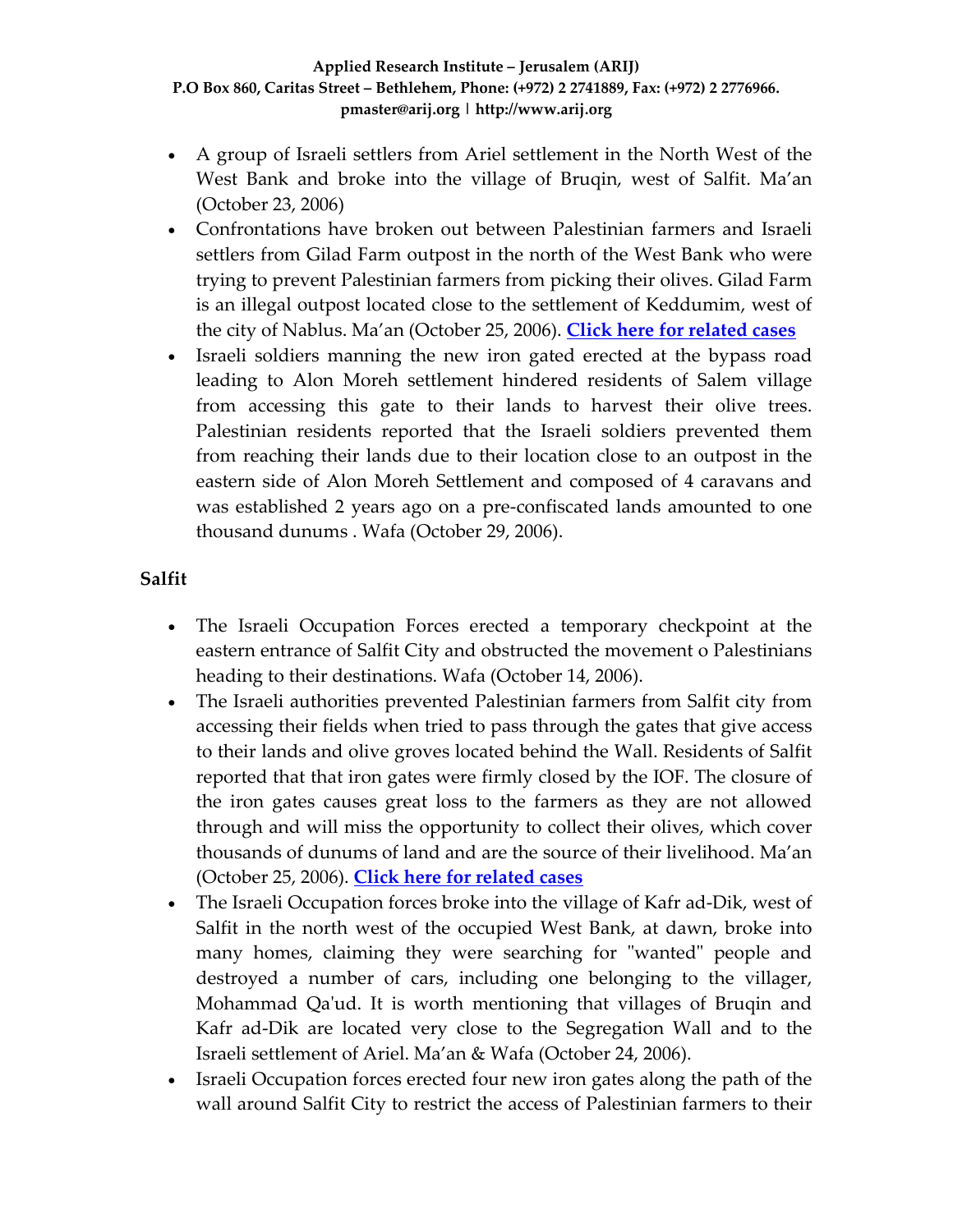lands segregated lands behind the wall. Iron Rods of 80 cm high were erected vertically on these gates which forced those willing to access the gates to crawl on the ground to access them. Such a procedure also prevented farmers from using their agricultural trucks for transporting the Olive Product. Wafa (October 29, 2006). **Click here for [related](http://www.poica.org/editor/case_studies/view.php?recordID=903) cases**

• Israeli Soldiers in Mas-ha village west of Salfit City prevented Palestinian farmers from accessing their fields segregated behind the Segregation wall under the pretext of not having valid permits that enable them from accessing the gate erected north of the village. Instead, Palestinian farmers were forced to use the gate erected at Azzoun village entrance. Wafa (October 29, 2009). **Click here for [related](http://www.poica.org/editor/case_studies/view.php?recordID=903) cases**

# **Jenin**

- More than 20 Israeli bulldozers incurred into the city of Qabatyia, north of Jenin city and searched a number of Palestinian houses and destroyed some of their properties. Wafa (October 14, 2006).
- Israeli forces have set up several temporary military checkpoints across the different regions in the Jenin governorate and city of Tubas. The first two checkpoints were erected at the northern entrance of Tubas city, another checkpoint at the entrance of 'Aqqaba village, two other checkpoints near Tammun village and another checkpoint on Tubas‐Al Far'a Camp Roadway. The Israeli troops thoroughly checked each Palestinian vehicle and its passengers, and prevented their passage through the barriers. Maan & Wafa (October 14, 2006).
- The Israeli Occupation Forces erected a temporary checkpoint at the entrance of Kafr Dan Village west of Jenin. Wafa (October 15, 2006).
- More than a dozen Israeli military vehicles, in addition to a bulldozer and Special Forces, entered the town of Qabatyia and raided the town from all directions before the Israeli troops set up temporary barriers, claiming they were searching for ʹwantedʹ men.The also supplied the area with two electrical generators and a water tank preparing for a broader military operation in the village. Ma'an (October 17, 2006).
- The Israeli Occupation Forces and the Israeli police set up two temporary checkpoints on Jenin‐Nablus roadway, close to Arraba junction southwest Jenin city. Wafa (October 17, 2006).
- More than 40 Israeli military jeeps and vehicles entered the town from the northern entrance and took up position on Zakarnah hill, west of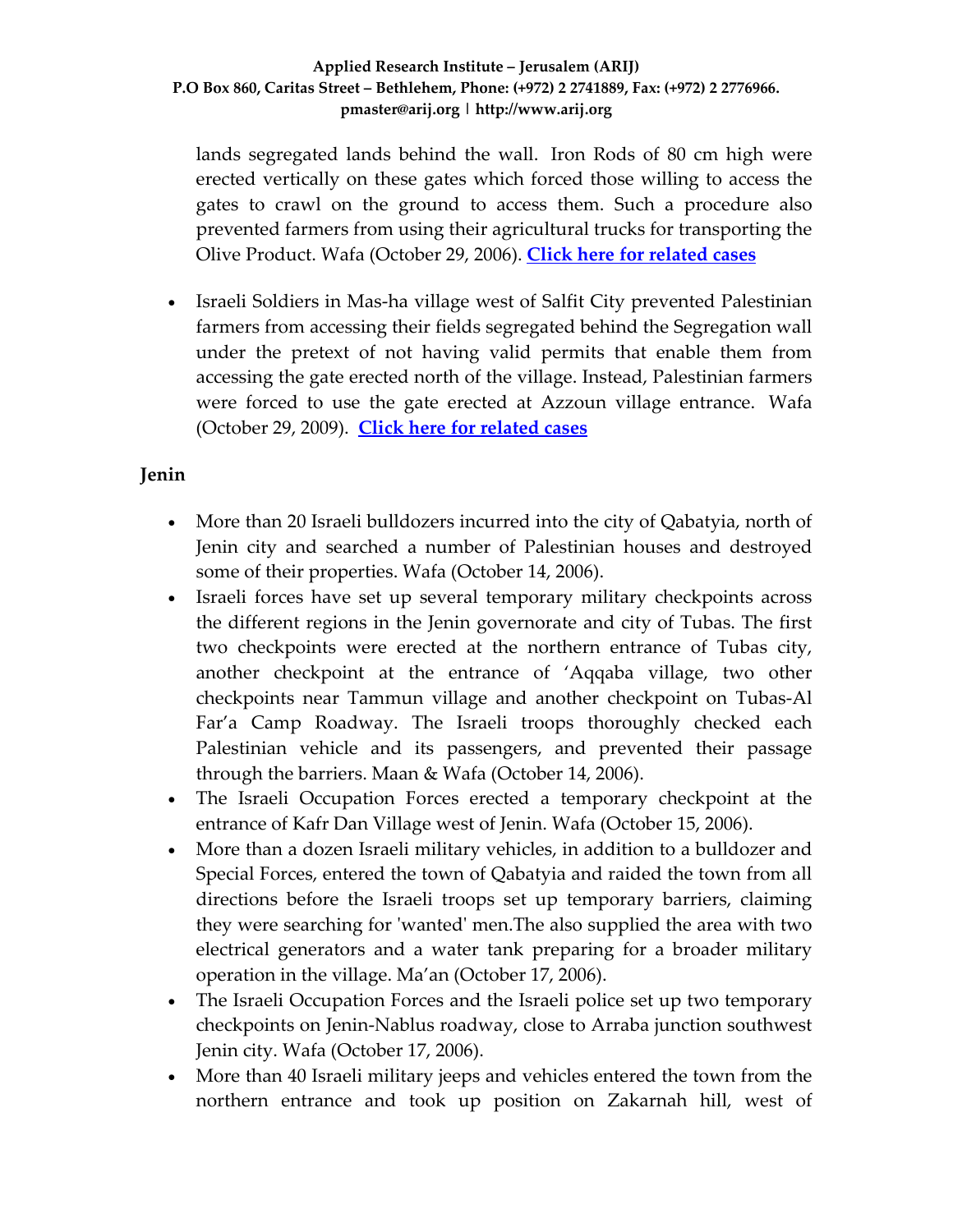Qabatiya. The soldiers launched an extensive house‐to‐house search with the assistance of police dogs and forced the citizens to leave their homes. They gathered the women together in one of the school yards and the men in an open area. The men and women were then interrogated separately. Israeli soldiers also occupied many of the houses through threats and force and turned these houses into temporary military positions with snipers positioned on the roofs of the higher buildings. Ma'an (October 18, 2006)

- Tens of Israeli military jeeps took over Abu Jumhour residential building in Al Marah Neighborhood in Jenin city and forced residents to evacuate the building under the threat of weapons claiming that they were searching for so-called "wanted" Palestinians. Wafa (October 19, 2006).
- Israeli forces raided the town of Ya'bad, southwest of Jenin, and broke into the houses of Amjad Mitani and his brother. The Israeli soldiers forced the residents to leave the houses and launched a search campaign, during which they destroyed the furniture in both homes. Ma'an (October 21, 2006).
- The IOF staged into Al Sharqy neighborhood and AlJaberyat area in Jenin city and took over several numbers of Palestinian houses, and caused severe damages to the personal properties inside the houses .Wafa (Oct24, 2006).
- Israeli Occupation vehicles broke into Qabatiya city south of Jenin in the northern West Bank amid intensive gunfire and carried out an extensive house-to-house search operation. Ma'an (October 25, 2006).
- The Israeli Occupation Forces bombed one Palestinian house in Burqin Village west of Jenin city belonging to Husein Jaber Abu Al Houf. Wafa (October 24 2006).
- The Israeli Occupation Forces invaded the villages of Kafr Ra'I and Fahme villages located t the southwest of Jenin city and broke into the house of Khairi Sadeq Shiek Ibrahim and forced its residents to leave the house under the threat of weapons. The IOF also carried out a house to house search in the villages and cause damages to the properties. Wafa (October 28, 2006).
- The IOF staged into Jenin refugee camp north of the West Bank and took over several numbers of Palestinian houses, and caused severe damages to the personal properties .Among the owners, Abu Khalifa family was known.Maʹan news (Oct31,2006)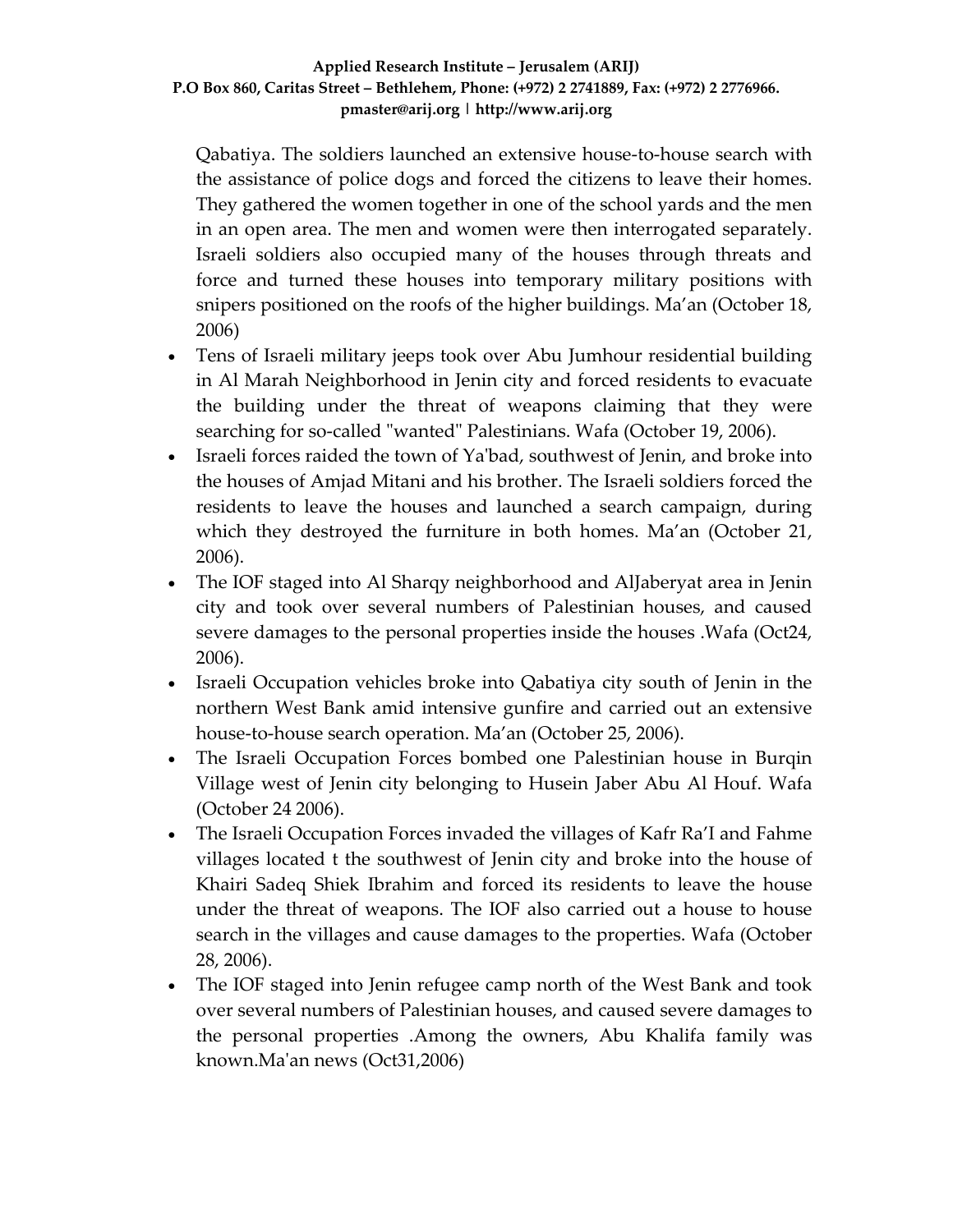# **Tulkarem**

- The Israeli forces hindered the landowners from 'Atil town north of Tulkarm from accessing their lands behind the walls path. Wafa (Oct 7, 2006).
- The IOF aggressed on the building of "Tulkarm local Television" in Tulkarm city and caused sever damages to the properties. Quds (Oct 12, 2006). **Click here for [related](http://www.poica.org/editor/case_studies/view.php?recordID=475) cases**
- The IOF continued to prevent Palestinian farmers from getting close to Nazlat 'Issa and Qaffin iron gates. Israeli soldiers positioned at gate #436, north of Tulkarm, and prevented Palestinian farmers even those with permits issued by the IOF Civil Administration, claiming that the names and numbers of permits are not registered on their lists. At least 1200 farmers, including 400 ones who have permits to cross the gate, have been deprived of their source of income. PCHRAGAZA (October 14,2006). **Click here for [related](http://www.poica.org/editor/case_studies/view.php?recordID=903) cases**
- Israeli Occupation Forces handed out ten residents of Far'oun town south of Tulkarm city demolition warnings under the pretext of being built without a license and due to its location close to the path of the Segregation Wall. Residents were only given 3 days to file a restraining against the military warnings. It is worth mentioning that these houses received the same demolition warnings in 2004 but residents managed to halt the demolition plan after filing a suit against it. Wafa (October 17, 2006).
- The Israeli authorities prevented Palestinian farmers from Salfit city from accessing their fields when tried to pass through the gates that give access to their lands and olive groves located behind the Wall. Residents of Salfit reported that that iron gates were firmly closed by the IOF. The closure of the iron gates causes great loss to the farmers as they are not allowed through and will miss the opportunity to collect their olives, which cover thousands of dunums of land and are the source of their livelihood. Ma'an (October 25, 2006). **Click here for [related](http://www.poica.org/editor/case_studies/view.php?recordID=903) cases**
- The Israeli Occupation Forces closed the Iron Wall Gate number '708' located at the western edge of Far'oun village south of Tulkarem city, the only access to the segregated land west of the wall. Wafa (October 28, 2006). **Click here for [related](http://www.poica.org/editor/case_studies/view.php?recordID=905) cases**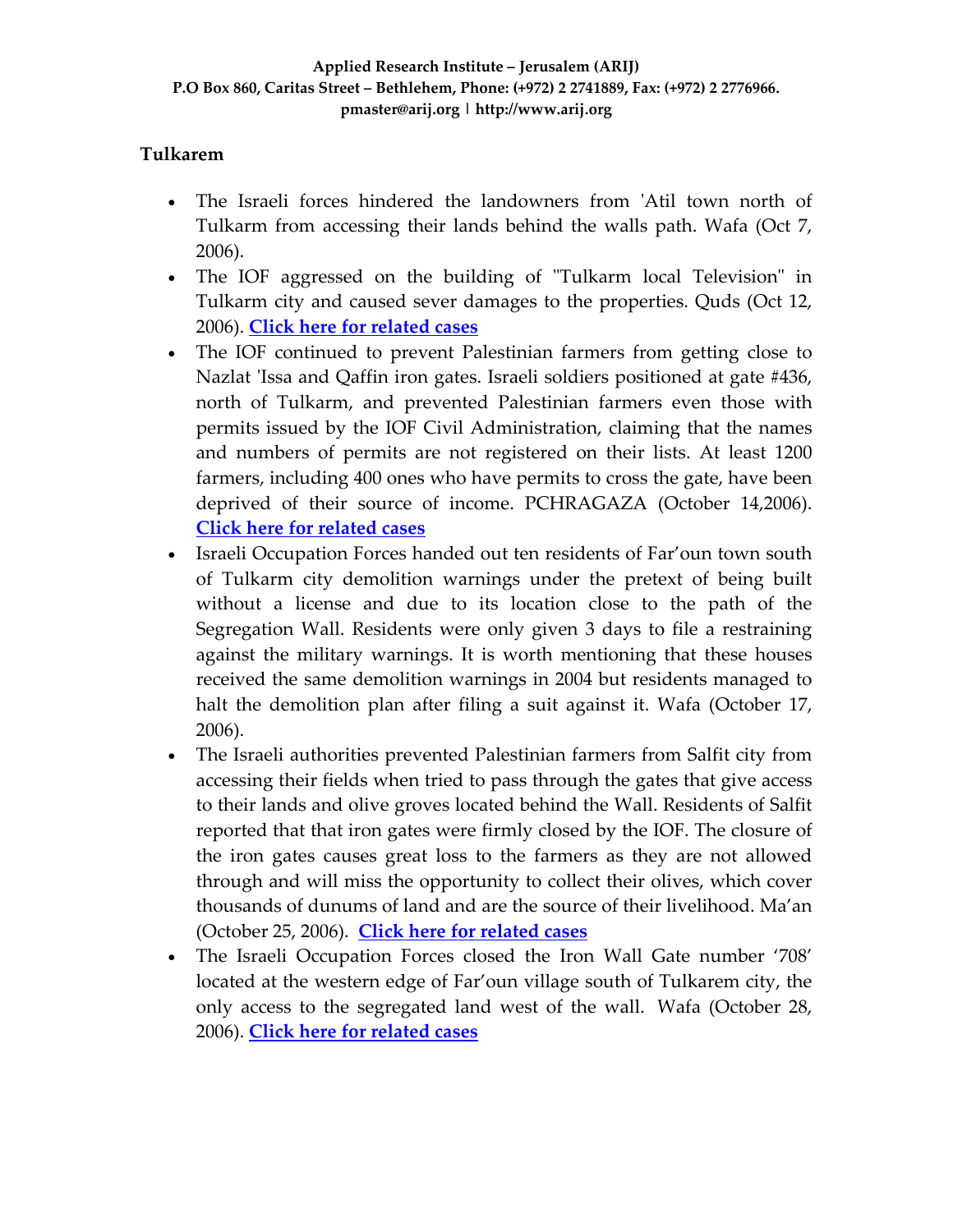## **Gaza**

- The Israeli forces reinforced a military base east of Al Farahin area in 'Abasan Al Kabera town to the east of Khan Yunis governorate and constructed 4 meters height barbed wires and earth mounds. Quds (Oct 1, 2006).
- The IOF shelled on a Palestinian fiber factory in the industrial zone north of the Gaza Strip, set fire and caused severe losses. Wafa (Oct 2, 2006).
- The Israeli forces demolished a lethal workshop owned by Maher Jabry in Khan Yunis city. Arabs48 (Oct 3, 2006).
- The Israeli bulldozers staged into the east and north of Gaza northern governorate and razed agricultural lands planted with Citrus and Strawberry. Quds (Oct 3, 2006).
- The IOF demolished the house of Fuad Abu 'Anza in 'Abasan Al Kabera town to the east of Khan Yunis. Wafa (Oct 4, 2006).
- The IOF staged into Al Fakhary area to the southeast of Khan Yunis governorate razed lands, uprooted olive trees, took over several numbers of houses and turned them into military barracks. Among the owners known were Mufid and Kamel Al 'Emour. Quds (Oct 7, 2006).
- The IOF shelled on the house of Abu Madi family in Khan Yunis camp and caused sever damages. Wafa (Oct 9, 2006).
- The IOF demolished a Palestinian house in Tel Al Za'tar on the southern entrance of Beit Hanun town. Quds (Oct 10, 2006).
- The Israeli forces demolished the three-storey house of Miryam Farahat in Al Shajaʹya neighborhood east of Gaza city, causing sever damages to the nearby buildings. In addition the IOF took over several numbers of houses in the area and turned them into military posts. Wafa (Oct 11, 2006).
- The IOF demolished the house of Suleiman Salah in Jabalya refugee camp north of the Strip, turning it to a heap of rubble, in the time his neighbor Isma'il Abu Al Jebin received warning to evacuate his house preparing it for demolition. Wafa (Oct 12, 2006).
- The Israeli Occupation Forces staged nearly 800 meters into Greater 'Abasan village ('Absan Al Kabera), east of Khan Yunis, raided and searched 3 Palestinian houses and transformed them into military sites. PCHRGAZA (October 12, 2006).
- The IOF Jetfighters dropped a bomb on a 140-square-meter, two-storey house, belonging to Suleiman 'Abdul Hamid Salah, in the densely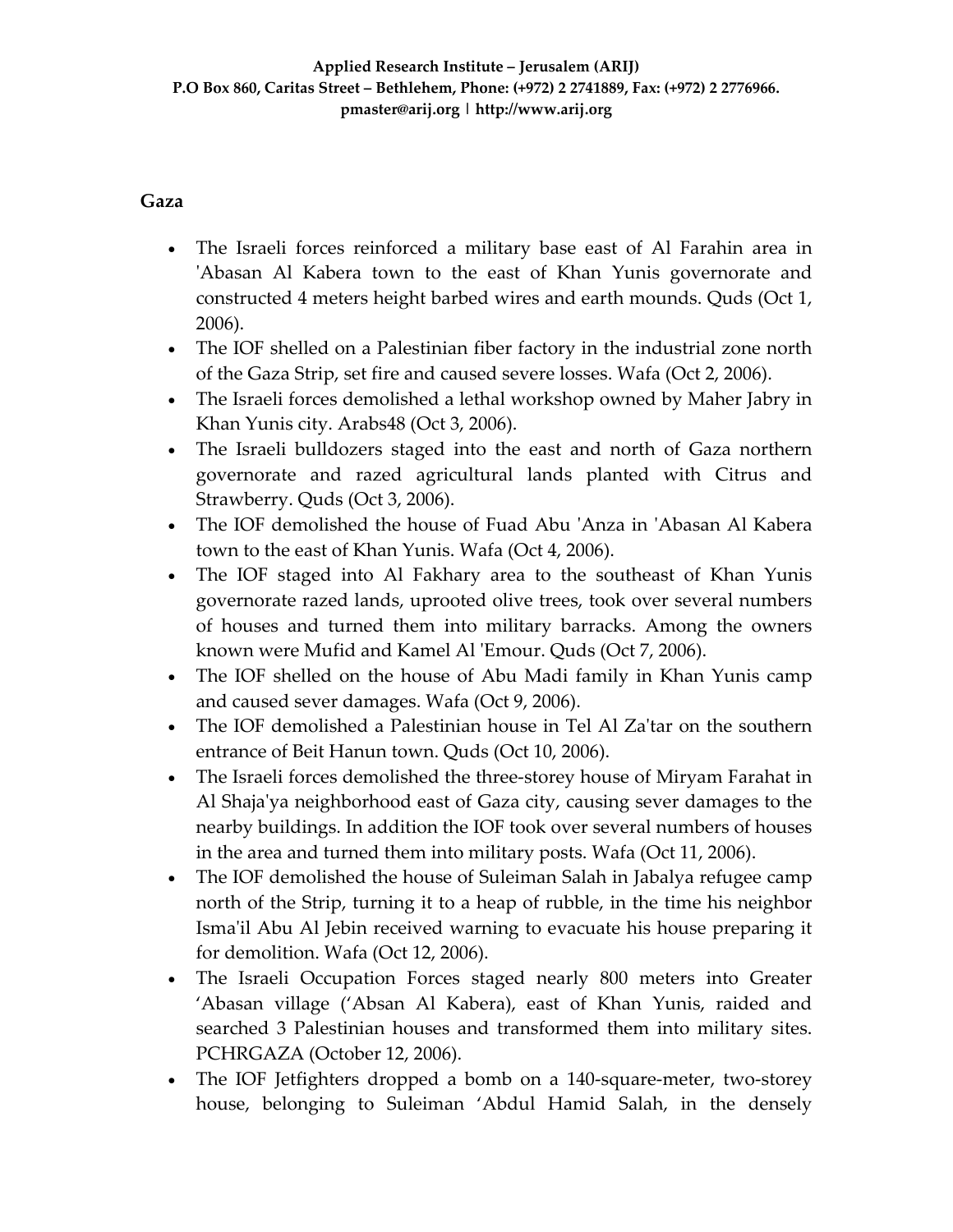populated Jabalya refugee camp. The house and two other neighboring houses were destroyed. Additionally, a number of neighboring houses were severely damaged. PCHRGAZA (October 12, 2006).

- The IOF Jetfighters shelled on the 36-square-meter room, which is a subordinate of a 120‐square‐meter, 3‐storey house belonging to Iftikhar Sa'id Farawana in al‐Tawabin Street in al‐Shojaeya neighborhood in the east of Gaza City. The room and parts of the house were destroyed and two neighboring houses were severely damaged. PCHRGAZA (October 12, 2006).
- The IOF helicopter gunship fired a missile at a two stores of car batteries belonging to Ameen Saleh al‐Riashi, which are located under his 3‐storey house, in al‐Shagaiya neighborhood in the east of Gaza City. The two stores were severely damaged and the doors of two other stores in the same building were destroyed. PCHRGAZA (October 12, 2006).
- The IOF staged into 'Absan Al Kabera city east of Khan Yunis governorate and took over three houses, and transformed them into military barracks (posts). In addition, the IOF destroyed a western part of house owned by ʹAdal Zarʹy and caused severe damages to the properties. Quds (Oct13, 2006).
- The Israeli fighter jets shelled on a Palestinian house in Al Zaytoon area east of Gaza city owned by resident Saleh Al Riyashi and destroyed it completely. The shelling caused severe damages to the nearby Palestinian houses. Wafa (October 13, 2006).
- The Israel Occupation Force set up a temporary detention center near the border with the Gaza Strip in Khan Younis where dozens of Palestinian men arrested by troops operating in the tiny coastal strip are interrogated each day. Ynetnews & Arabs48 (October 13, 2006).
- The IOF destroyed a house owned by Ramie Salah located near Al Khulafaʹ Al Rasheden Mosque in Jabalya camp north of Gaza strip and turned it into a heap of rubble .Quds(Oct13,2006).
- The Israeli Occupation Forces razed lands in Izbat Abed Rabbo in Jablayia north of the Gaza Strip. Wafa (October 14, 2006).
- The IOF fighter jet dropped a bomb on a 400-square-meter, three-storey house, in which 31 people (5 families) live, belonging to Tawfiq Hashem al‐'Aschi in al‐Salam neighborhood in the south of Rafah. The house was destroyed and 5 neighboring houses, in which 78 people (12 families) live, were severely damaged. In addition, electricity was cut off from large areas in the towns. PCHRGAZA (October 14, 2006).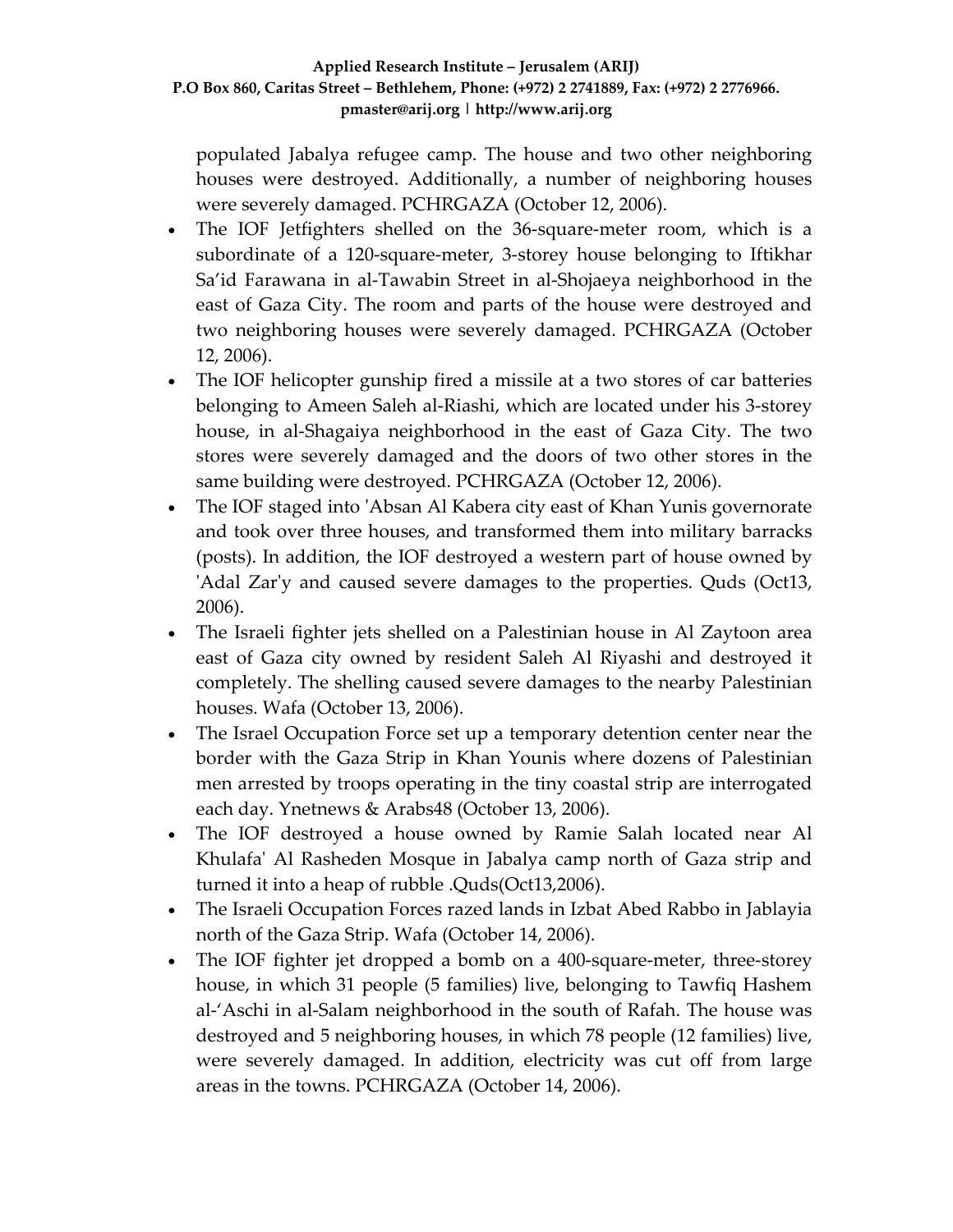- The Israeli bulldozers destroyed more than 20 Olive and Palm trees aging more than 20 years in 'Absan Al Kabira, east Khan Younis Governorate, south of the Gaza Strip. The trees belong to resident Muhammad Abu Duqqa. Wafa (October 14, 2006).
- The Israeli Forces completely destroyed the water, electricity and telephone networks in 'Absan Al Kabira area east Khan Younis Governorate, south of the Gaza Strip during its last incursion to the area and caused severe damages to the properties (razed lands and destroyed trees) and created a state of fear and despair among the 1500 Palestinian residents living in the area. Wafa (October 14, 2006).
- Tens of Israeli bulldozers incurred into the city of Beit Hanoun and destroyed a number of factories located along Salah Ad Din Street, near the southern entrance of Beit Hanoun city and razed the road that connects Beit Hanoun city with Beit Lahyia. Wafa (October 14, 2006).
- The IOF razed vast areas of lands in AL Farheen area east of Khan Yunis Governorate and completely destroyed the infrastructure of the area and caused severe damages to the houses. The total losses due to the Israeli violations in the area are estimated at millions of dollars. Quds(Oct15,2006).
- Israeli forces surrounded the area near the Rafah crossing between Egypt and the Gaza Strip and called for the citizens to leave their houses. Ma'an (October 18, 2006).
- Dozens of Israeli military vehicles penetrated the area and headed to the area of the Kerem Shalom and Rafah crossings, in the southern‐most part of the Gaza Strip, adjacent to the border with Egypt. Many other Israeli tanks entered 500 deep into the Strip through the Sufa crossing and headed towards the Rafah crossing. In the process, the Israeli tanks blocked the Gaza Strip road leading to the Rafah crossing. Wafa & Ma'an (October 18, 2006).
- Israeli war planes fired a rocket at a Palestinian house Salah Qeshtah east of Rafah city, south of the Gaza Strip but the rocket did not explode. Ma'an (October 20, 2006).
- The Israeli Occupation Forces demolished the house of Muhammad Al O'mour in Al Fukhari area east of Khan Younis south of the Gaza Strip. Wafa (October 21, 2006).
- The IOF demolished a store owned by resident Abu 'Aalbah located on Salah Al Din roadway which connects Beit Hanun town (located on the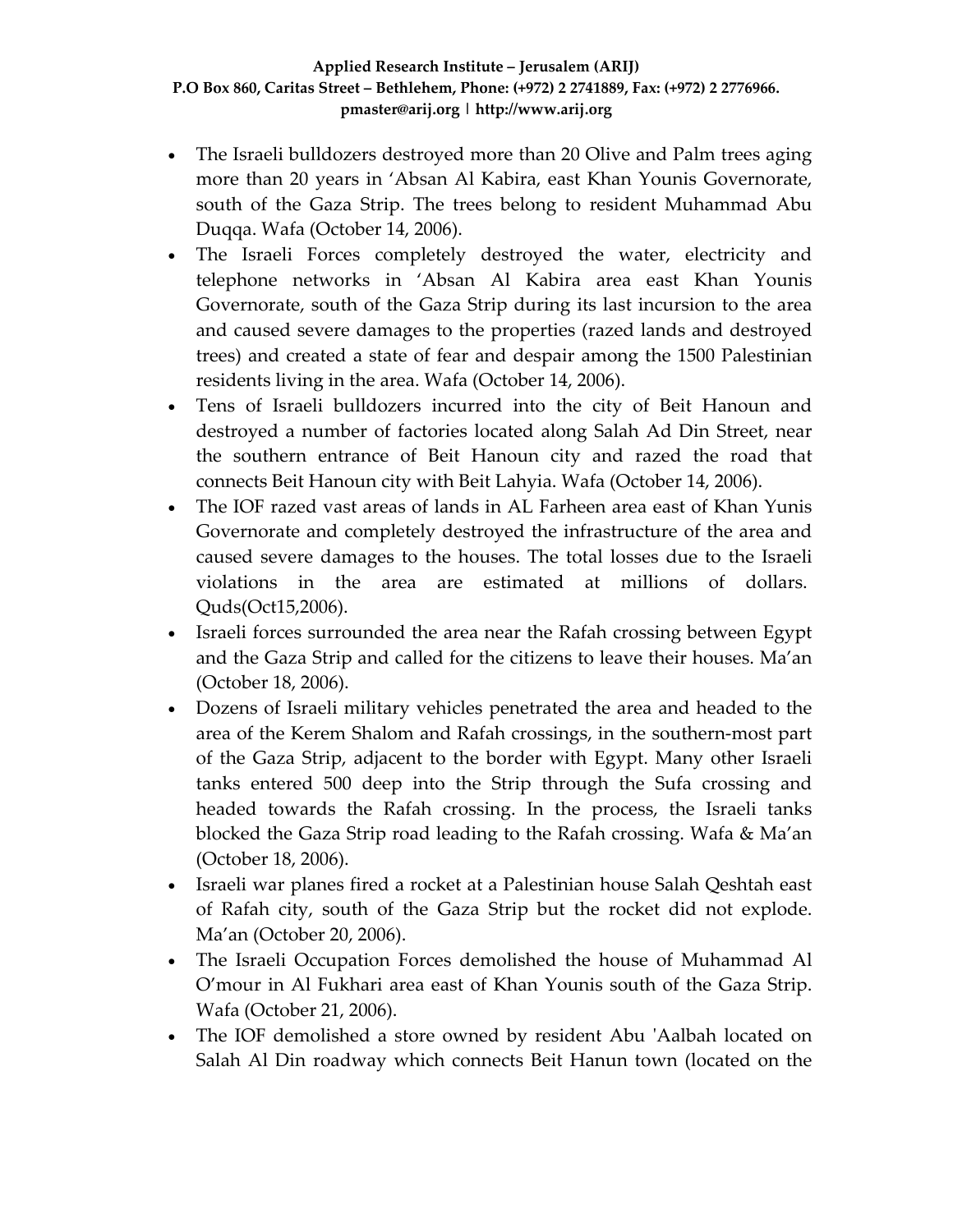northeast edge of the Gaza Strip) with the rest of the Gaza strip. Maʹan news (Oct21,2006).

- Israeli occupation troops still besieging the Rafah and Kerem Shalom crossings in the south of the Gaza Strip for the tenth consecutive day claiming the presence of tunnels in the area, used for weapon smuggling. Ma'an (October 21, 2006).
- The Israeli bulldozers staged 2km into Karam Abu M'amar northeast of Rafah city south of Gaza strip, and continued razing vast areas of Palestinian agricultural lands. In another Incident, The Israeli bulldozers razed more lands in Hammoudeh and the Eastern graveyard area in the Industrial zone east of Beit Hanoun north of the Gaza Strip. Al Quds & Wafa (Oct21,2006).
- The IOF razed a 6-dunums area of agricultural land planted with olives al-Fukhari area in the southeast of Khan Younis. PCHRGAZA (October 21, 2006).
- The IOF demolished 6 Palestinian houses in Al Jaradat area located between the Gaza strip and Egyptian border .In addition, the IOF installed Cameras 300 meters away from Rafah crossing border and other Cameras 400 meters away from the Palestinian‐Egyptian Border. .Quds(Oct22,2006).
- The IOF evacuated from Rafah city in the southern part of the Gaza Strip after demolishing more than 10 Palestinian houses and partially demolishing many others. The IOF also destroyed the infrastructure of the area, and caused severe damages to the houses and razed vast areas of Palestinian agricultural lands. Quds(Oct23,2006).
- The IOF staged into east area of Gaza strip and took over several numbers of the Palestinian houses, and caused severe damages to the properties. In addition, the Israeli bulldozers razed vast areas of the Palestinian agricultural lands at the southern entrance of Beit Hanun town. Wafa &Arabs 48(Oct24,2006).
- More than 20 Israeli bulldozers staged into the city of "'Absa Al Kabera" east of Khan Younis city and razed vast areas of agricultural lands and partially demolished a number of Palestinian Houses. Wafa (October 26,2006).
- Head of Public Relations in the "Middle East" Pharmaceutical factory announced that 20 thousand dollars are the total losses of the factory due to the Israeli incursion to the factory which was part of the incursion that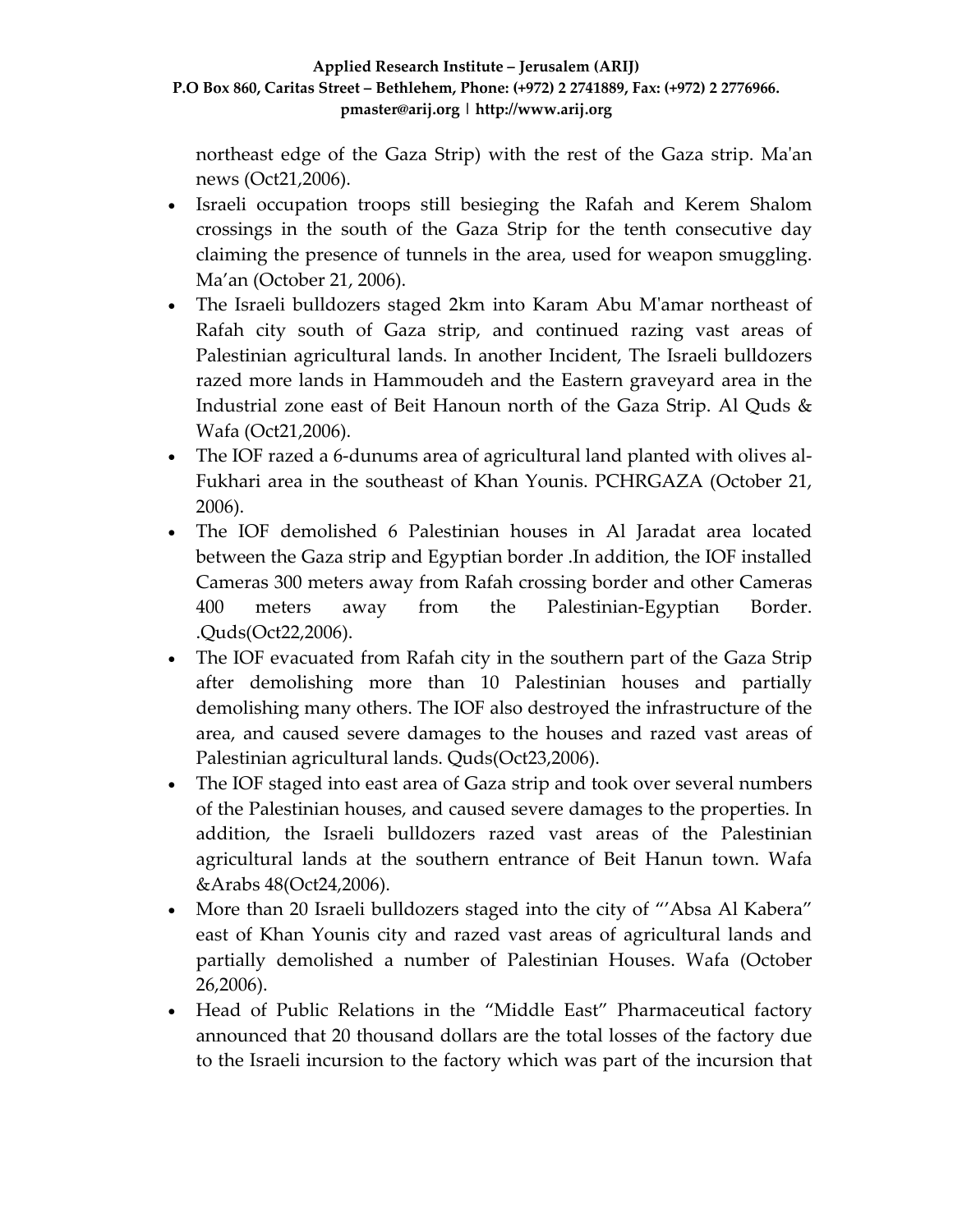the IOF carried out to Beit Hanoun city, north of the Gaza Strip. Wafa (October 26,2006).

- The IOF staged into Beit Hanun city north of Gaza strip and demolished a house owned by Al Shanbary family. Quds(Oct26,2006).
- The IOF staged into 'Absan AlJadedah town east of Khan Yunis city south of Gaza strip and took over several numbers of Palestinian houses ,and caused severe damages to the properties . In addition, the Israeli bulldozers razed vast areas of Palestinian agricultural lands in ʹAbsan AlJadedah town. Wafa(Oct26,2006).
- Israeli warplanes bombarded the three-storey house belonging to Shadi Al-'Uraini with a missile which leveled the house to the ground, and demolished part of the surrounding houses. Owners of the house were only given fifteen minutes beforehand to save their most basic possessions. Ma'an (October 27, 2006).
- A report issued by the Palestinian Planning and Project Unit in the Gaza Strip showed that the losses caused by the Israeli incursions to the northern Gaza Governorate since the beginning of the current year 2006 are estimated at \$ 12 Million, out of which
- 35 factories and workshops were destroyed at a cost of \$ 2 million.
- 90 Civil cars belonging to Palestinian residents were destroyed which cost about \$ 300 thousand.
- 1200 Palestinian houses were partially demolished at a cost of \$ 900 thousand.
- Losses of the agricultural sector in Beit Hanoun alone are estimated at \$2 millions varying between razing of lands, uprooting of fruitful trees; destruction of Poultry farms and plastic houses.
- Losses of the industrial sector and properties are estimated at \$14 million varying between complete and partial demolition of factories and infrastructure, vehicles and towers. Wafa (October 28, 2006).
- In a report issued by the Palestinian Planning and Project Unit in the Gaza Strip showed that during the latest Israeli incursions to the northern Gaza Governorate (Since June 29 untill this date) 35 Palestinian houses were completely destroyed in addition to 300 houses that were partially destroyed due to the heavy shelling the area received. Wafa (October 29, 2006).
- Israeli warplanes shelled on a two storey house in Bani Suhaila town east of Khan Younis Governorate, south of the Gaza Strip. The house belongs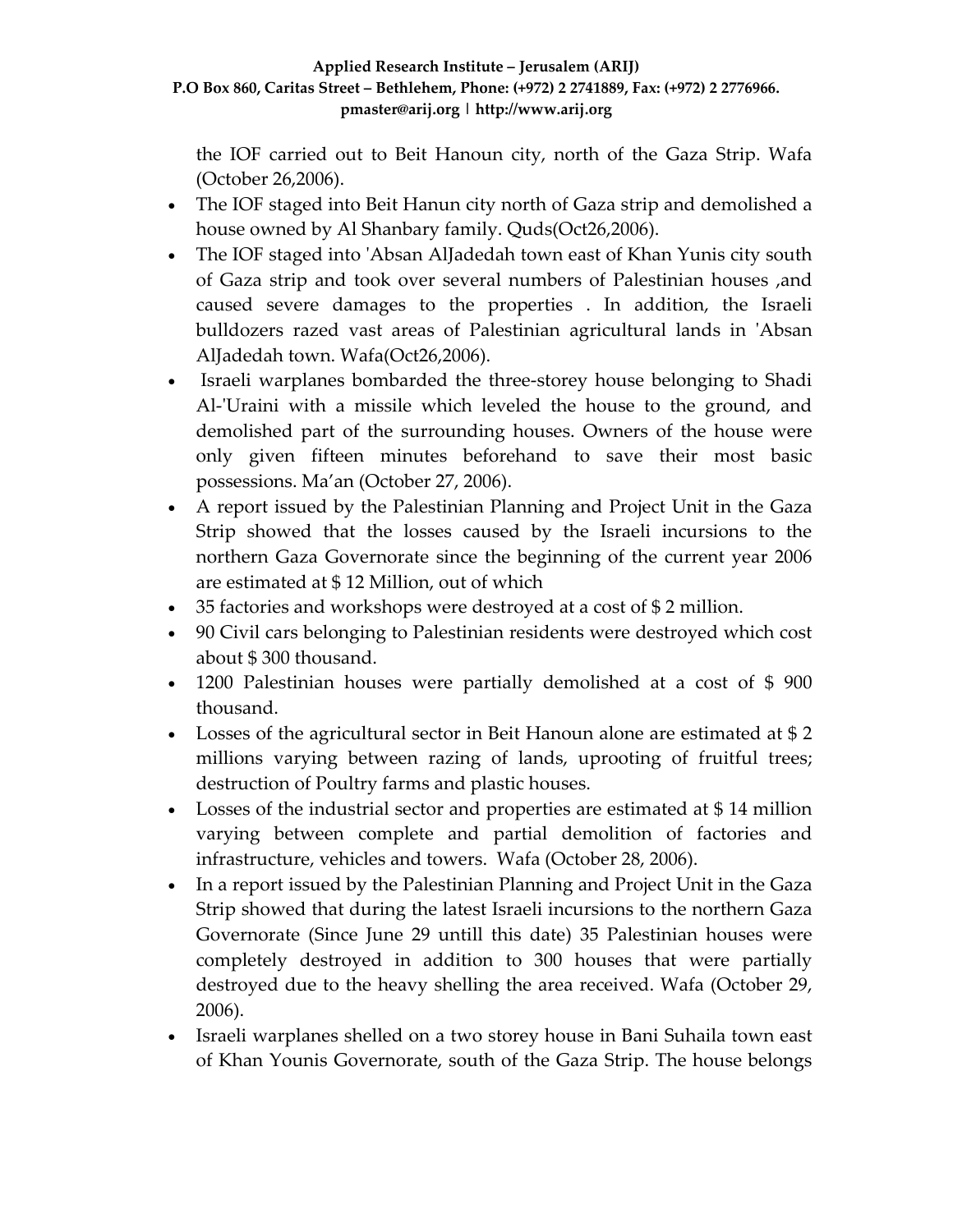to resident Muhammad Ismaʹil Abu Hayya and was completely demolished due to the shelling. Wafa (October 30, 2006).

- The IOF destroyed a tire making workshop located in Al Thalatheen Street near Al Teran crossing in the Gaza city, and caused severe damages to the nearby stores.Arabs48 (Oct30, 2006).
- The IOF staged into Al Shoka area east of Rafah city south of Gaza strip and razed vast areas of Palestinian Agricultural lands , and caused severe damages to the properties .Wafa(Oct31,2006).
- The IOF staged into Al Sanati area east of Khuza'a town east of Khan Yunis city south of Gaza strip and razed vast areas of Palestinian agricultural lands and demolished the infrastructure of the area. The IOF also took over several numbers of Palestinian houses, and transformed them into military posts. Arabs48(Oct31,2006).

# **Others**

- According to a report issued by the Peace Now movement assured that 31 outposts have seen expansion and infrastructure works and 12 outposts have even seen the construction of permanent buildings. The report also assured that there is construction of permanent buildings in 12 outposts, including those in Bnei Kedem, Neveh Erez, Palgei Mayim, and near Itamar. In addition, the construction of two roads ‐ the Tekoa‐Jerusalem road and the Maʹaleh Adumim‐Jericho road (in the section east of Kfar Adumim) - has recently been resumed. Haaretz (Oct 3, 2006).
- The Israeli Minister of Defense Berez announced his wiling to dismantle 12 indiscriminate outposts in the West Bank. Among the outposts known were Skali farm, 'Arousy farm, Maon farm south of Hebron and hilltop 725. Quds (Oct 7, 2006).
- According to the United Nations Office for the Coordination of Humanitarian Affairs in Jerusalem the past year has seen a 40 percent rise in the number of West Bank checkpoints, All in all, according to the bureauʹs figures, there are 528 checkpoints operating throughout the West Bank. All while stricter policies have been placed the authorization of crossing permits. The organization also says that Palestinians deal not only with the permanent checkpoints but with temporary roadblocks ʹflying roadblocksʹ, which can reach up to 155 a week throughout the region. Ynetnews (October 11, 2006).
- The IOF froze the evacuation of a number of military bases in the northern area. It is worth mentioning that a year and a half ago, the Israeli army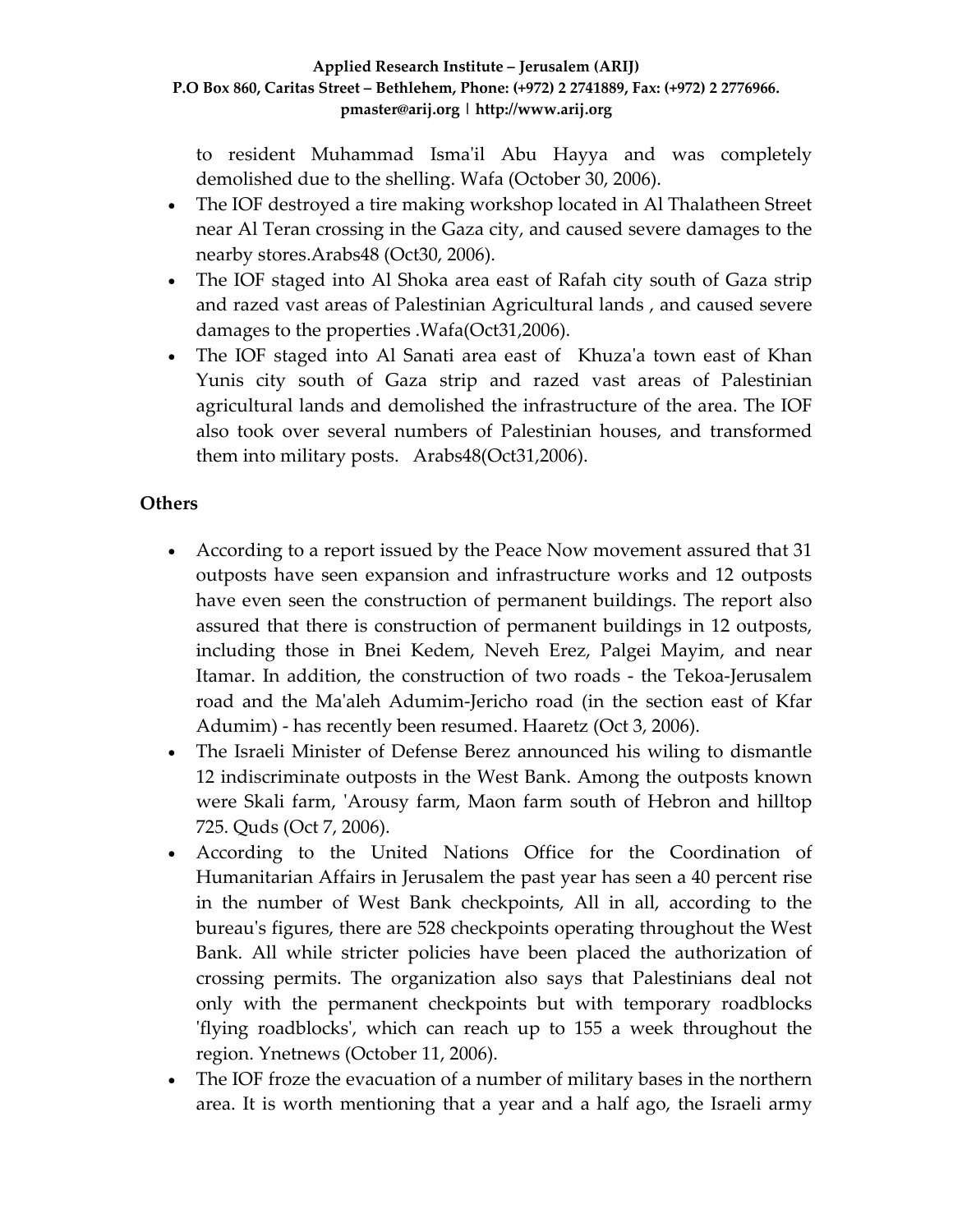evacuated two military bases such as Ghadot close to Minahim junction, and Fast military base in the Golan. Two other military bases such as Delvah & Houshnet in the Golan and Ben ʹAmi near Akko were slated for evacuation but were delayed for further notice. Quds(Oct11,2006).

- The Israeli Defense minister Amir Perez orders all illegal structures in West Bank, both Jewish and Arab, to be demolished; Mr. Peretz has already signed an order to demolish the structures in question, which belong to both Jews and Arabs. The demolitions are set to begin in the following days upon his order to prepare operational plans illustrating the process of evacuating the illegal outposts. Ynetnews (October 12, 2006).
- Israeli Defense Minister Amir Peretz ordered senior Israel Defense Forces officials to speed up the evacuation of illegal settlement outposts from the West Bank. Haaretz (October 16, 2006).
- Israeli Defense Minister Amir Peretz declared that he intends to move against a number of unauthorized outposts within two weeks. About 12 outposts are earmarked for destruction which were planned to be destroyed prior to the start of the war with Lebanon. JPost (October 16, 2006).
- Settler leaders appeared to be weighing a deal with the government by which it would agree to the relocation of a number of outposts in exchange for the legalization of others to prevent a second violent confrontation between Israeli forces and settlers over the possible removal of a number of unauthorized outposts. The 105 unauthorized outposts are being divided into two categories: those constructed prior to March 2001, and those which were built afterwards. Talks deal only with 50 outposts built after March 2001. JPOST (October 18, 2006).
- **T**he PEACENOW Israeli Movement published an article which reveals T that settlers of 'Amona settlement outpost which was evacuated during the first quarter of 2006 intend to build a huge synongue in the location where the outpost was constructed. It is expected that the construction of the synongue will cost a total of 320 thousands NIS. Peace Now movement adds that the location where the synongue is intended to be built belongs to Palestinians and was confiscated from then in 1996 when the outpost was first constructed. .. Quds (Oct18, 2006).
- The Israeli Defense Minister Amir Peret announced his willing to evacuate some of the outposts in the West Bank .One of the outpost mentioned is Givat Asaf from Beit El, which was built on private Palestinian property .Haaretz(Oct19,2006).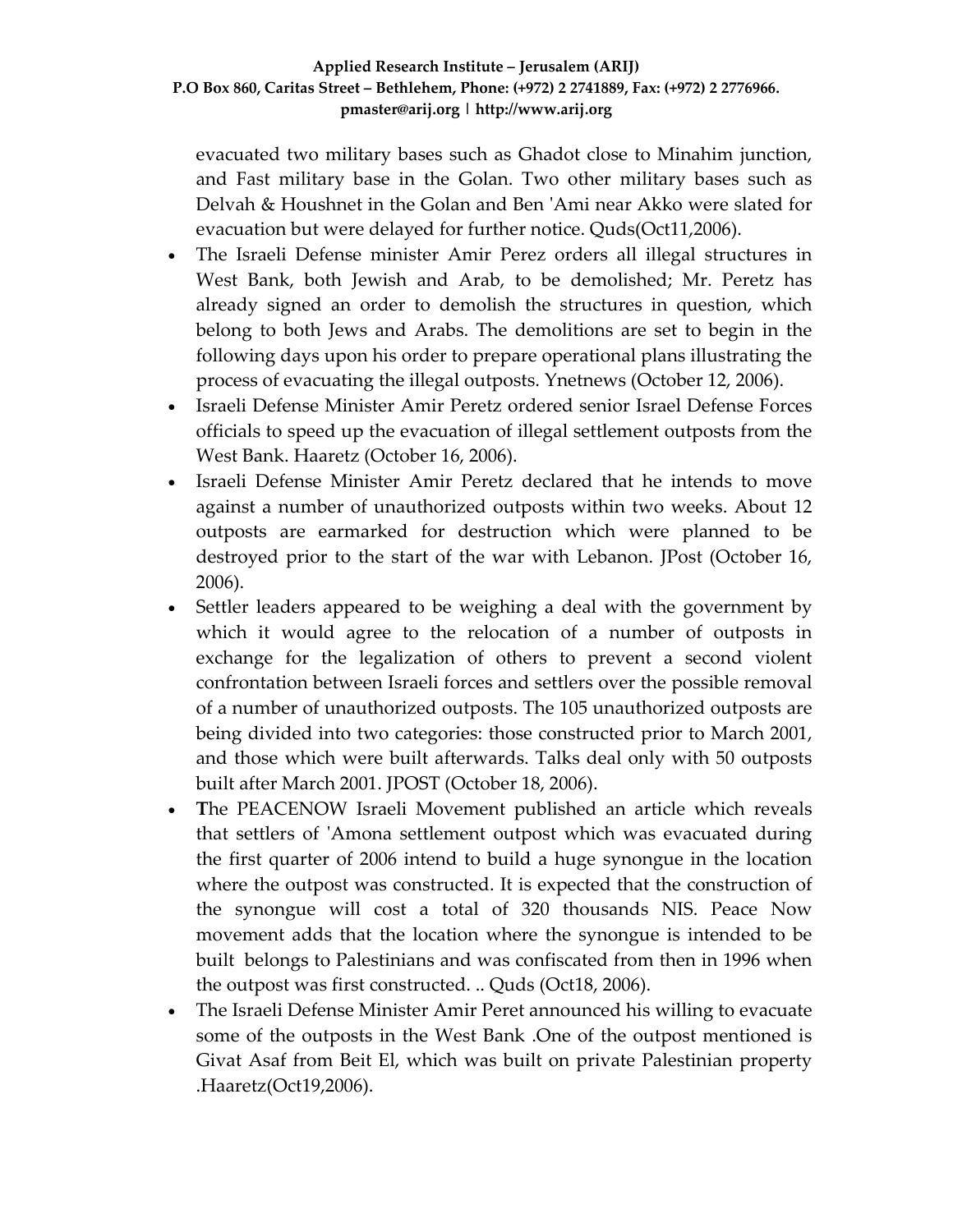- Nearly three-quarters of the 102 outposts in the West Bank 74 percent are at least partly built on private Palestinian land, according to a survey by the Peace Now settlement monitoring team. The survey found that 6,986 dunums of land used for outposts ‐ 43 percent of all the land on which outposts are built ‐ are private Palestinian property. An additional 7.6 percent of the area on which the outposts are built is territory whose recognition as state lands is pending. Private Palestinian property accounts for between 40 percent and 70 percent of the land on which 30 of the outposts are built, including West Tapuah, Givat Hahish, Haroeh and Mitzpeh Dani, according to the survey. Haaretz (October 20, 2006).
- Israeli plans to construct a 4 meters high wall around the house of the Israeli President Moshe Katzav and another 3 meters high wall around the house of the Israeli Finance minister. According to the plans, the wall (ranging between 9.4 and 9.94 meters) will be constructed along the roadway near Terrasanta in Smoltskin Street and is expected to be higher than the wall around Jerusalem city or known as the Jerusalem Envelope project. Quds(Oct21,2006).
- A secret, two year investigation by the Israeli ministry of defense shows that there has been rampant illegal construction in dozens of Israeli settlements and in many cases involving privately owned Palestinian properties. The information in the study was not released in public and was classified as "political and diplomatic dynamite." Haaretz (October 25, 2006).
- The Israeli Defese minister Amir Peretz does intend to demolish initially a mere 86 illegal West Bank structures, 47 of which were built by settlers and 39 of which were built by Palestinians. But his plan calls for the demolition of 20 structures in Tel Tawani, near the Maon Farm outpost in the South Hebron Hills, a small number of additional structures in the Yitzhar settlement near Nablus, as well as in Psagot, Efrat, and Kiryat Arba. Haaretz(Oct25,2006).
- The Israeli regional Committee for housing and construction in Haifa city announced its plans to confiscate 7000 dunums of Al Karmel city lands to establish "Al Karmel Park" in the city. Wafa (October 27, 2006).
- The Israeli army would like to build a training camp at Negev Junction; about ten kilometers from Ramat Hovav industrial zone, but is waiting for completion of a plan to handle environmental problems. Haaretz (October 27, 2006).